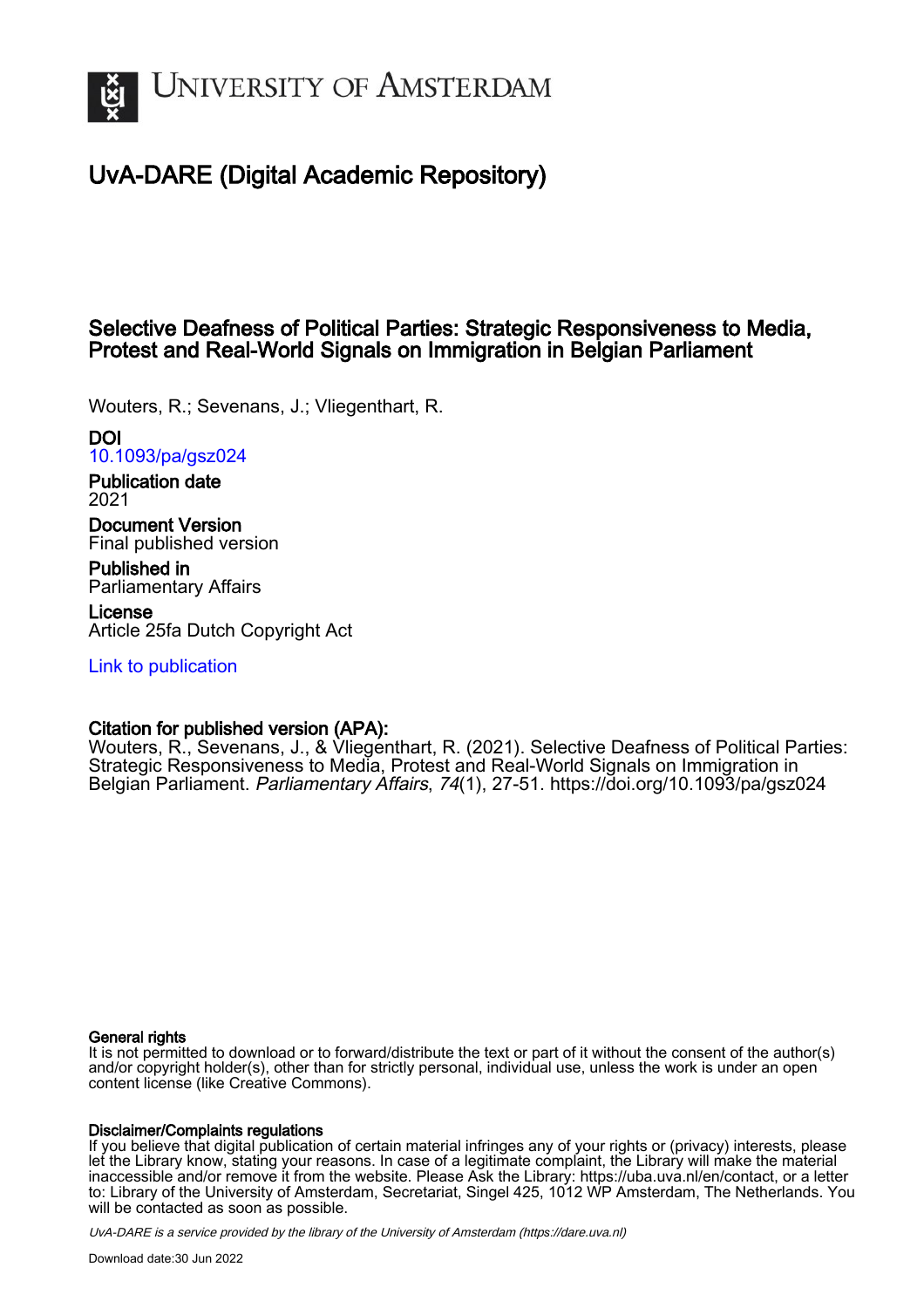# Selective Deafness of Political Parties: Strategic Responsiveness to Media, Protest and Real-World Signals on Immigration in the Belgian Parliament

# Ruud Wouters<sup>1,\*</sup>, Julie Sevenans<sup>1</sup> and Rens Vliegenthart<sup>2</sup>

<sup>1</sup> Department of Political Science, University of Antwerp, Antwerp, Belgium; <sup>2</sup>Department of Communication, University of Amsterdam, Amsterdam, The Netherlands

\* Correspondence: ruud.wouters@uantwerpen.be

How do political parties react to different signals from society indicating the saliency of a particular social problem? Are all parties equally responsive to all signals or do certain signals prove more effective in engaging some parties than others? We address these questions from an agenda-setting perspective. In particular, we investigate how media attention, protest activity and real-world signals shape parties' attention for immigration in the federal parliament of Belgium. A time series model suggests that media attention, protest activity and real-world indicators all increase parliamentary attention as measured by weekly oral questions. More detailed models show the impact of these signals to differ across parties. Media attention and protest activity engage left wing parties, whereas asylum applications drive political action of the party delivering the responsible secretary. Far-right parties, finally, react both to media attention and real-world indicators. We conclude that political parties are 'selectively deaf'; they act (or do not act) strategically upon incoming signals, depending on whether the signal fits their political goals or not. This article contributes to agenda-setting research by including multiple societal signals in its research design and by focusing on party characteristics and party competition to disentangle the conditionality of various agenda-setting effects.

Keywords: Agenda-setting, Immigration, Mass media, Parliamentary questions, Protest, Party competition

Finding out what drives the attention of political parties in parliament is a key puzzle for political scientists ([Dearing and Rogers, 1996](#page-21-0)). Besides broadly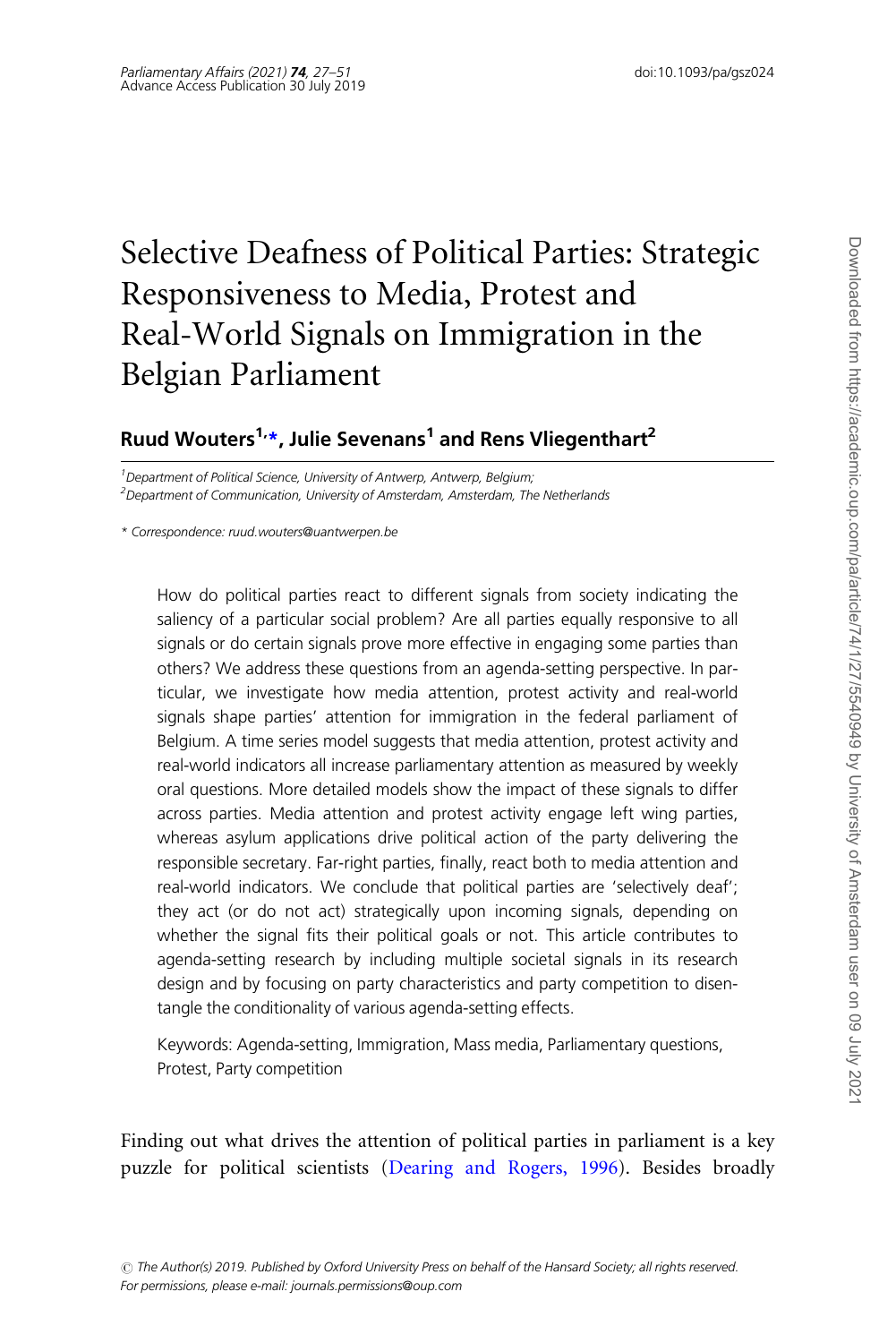speaking to key questions of democratic responsiveness and accountability, understanding 'what gets attention from whom, when, and how' also touches upon crucial issues of power, strategy and competition in politics [\(Jones and](#page-23-0) [Baumgartner, 2004\)](#page-23-0). Over the last few decades, the lens of political agendasetting has proven to be a powerful tool in addressing such puzzles ([Jones and](#page-23-0) [Baumgartner, 2005](#page-23-0); [Bevan and Jennings, 2014](#page-21-0)). A variety of scholars in different countries have investigated the agenda-setting power of societal signals such as focusing events (e.g. [Birkland, 2006](#page-21-0)), mass media coverage (e.g. [Edwards and](#page-22-0) [Wood, 1999](#page-22-0); [Van Noije](#page-24-0) et al., 2008), public opinion (e.g. [Jones and Baumgartner,](#page-23-0) [2004;](#page-23-0) [Tan and Weaver, 2007\)](#page-24-0) and protests (e.g. King et al.[, 2007;](#page-23-0) [Johnson](#page-22-0) et al., [2010\)](#page-22-0). Also the agenda-setting power of political signals such as government agreements (e.g. Joly et al.[, 2015\)](#page-23-0) and party manifestos (e.g. [Vliegenthart and](#page-25-0) [Walgrave, 2011\)](#page-25-0) has been scrutinised.

With this article, we aim to contribute to and extend this burgeoning agendasetting literature. Our study speaks to two important strands of inquiry within political agenda-setting research. The first line of research that we rely on focuses on the agenda-setting power of mass media. Here, studies typically investigate the relationship between media and politics across a large number of issues and scholars are interested in establishing mass media as a cause of political attention. Of particular interest to us, is this literature's focus on the contingency of mass media's agenda-setting capacities. Both characteristics of media content (conflict, negativity) and traits of political actors (issue ownership, government or opposition status) have been found to condition mass media's agenda-setting power [\(Green-Pedersen and Stubager, 2010;](#page-22-0) [Thesen, 2013](#page-24-0)).

A second line of agenda-setting research incorporates multiple signals in their design. Doing so, these studies counter the criticism that the media– politics relationship might be spurious. Next to media attention, these studies add real-world indicators (e.g. crime rates, or unemployment figures), public opinion data or protest events to the mix of political input signals [\(Soroka,](#page-24-0) [2002](#page-24-0); [Johnson](#page-22-0) et al., 2010; [Delshad, 2012;](#page-21-0) [Olds, 2013\)](#page-23-0). The main interest of this second type of studies lies in disentangling which signals are more potent than others in setting 'the' political agenda. Indeed, although these studies consider multiple input signals they largely neglect different output reactions by different political parties.

In this article, we combine the strengths of both strands of literature. We incorporate multiple signals on a single issue—immigration—and disentangle to what extent *different parties* react *differently* to these different societal signals. Such an approach clearly brings party competition to the fore as a relevant explanation for agenda responsiveness. Whereas traditional agenda-setting studies generally stress salience aspects of party competition—that is, parties competing by emphasizing different issues ([Green-Pedersen and Mortensen, 2010\)](#page-22-0)—our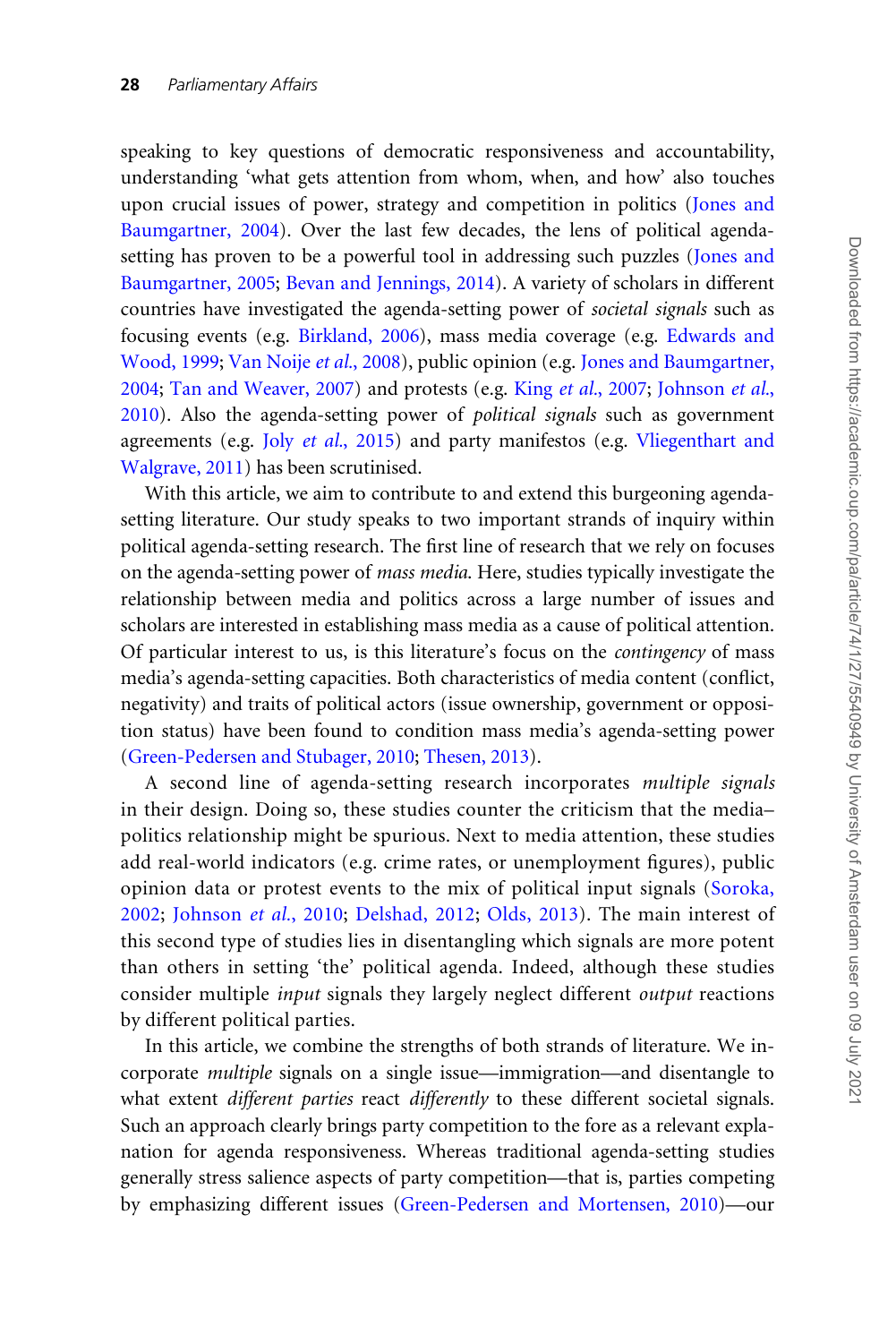focus on multiple signals and a single issue allows us to engage with positional aspects of party competition as well—that is, parties competing by emphasising the same issue at different points in time, and more precisely, in response to information conveying different issue-positions [\(Downs, 1957;](#page-21-0) [Guinaudeau and](#page-22-0) [Persico, 2014\)](#page-22-0).

Specifically, we study how media attention, protest activity and real-world indicators shape parties' attention for immigration in Belgium—as measured by oral questions in the federal parliament. Attracting relatively much public and media attention due to the weekly live television broadcasts and simultaneously having potential for real policy influence, oral questions are well-suited to study parties' strategic responsiveness. Since the weekly number of questions a party can ask is limited, parties are forced to set clear priorities, which is why they are often used as an indicator of partisan issue attention [\(Vliegenthart](#page-25-0) et al., 2016). Based on agenda-setting and party competition theories, we argue that not all signals are equally likely to resonate with all parties. Some signals 'fit' some parties better than others depending on the extent to which parties can use them strategically in the party competition game. Particularly, we focus on the link between societal signals and traits of political parties—like for instance parties' policy responsibility, left-right positioning and issue-ownership—to explain differential responsiveness. Our results show that all three signals affect attention in parliament, yet that the impact of these signals differs across parties. Media attention and protest activity engage left wing parties, whereas asylum applications drive political action of the party that bears policy responsibility for immigration. Far-right parties, finally, react both to media attention and applications. In sum, our results show that political parties are 'selectively deaf<sup>1</sup>: they act (or do not act) strategically upon incoming signals, engaging with those signals that best fit their political goals and needs. These findings underline the idea that political parties are strategic actors that are not merely passively undergoing external influence but instead deliberately pick and choose to respond to incoming information—or not.

#### 1. Societal signals and the political agenda

Why do politicians react to societal signals? And why would they do so selectively? In line with democratic theory, we argue that politicians—and in the aggregate, parties—pay attention to society as a matter of responsiveness [\(Jones and](#page-23-0)

<sup>&</sup>lt;sup>1</sup>Selective deafness or selective hearing is a form of selective attention, most often conceptualized as people's auditory attention being directed at only those things people are most interested in hearing about. As such, selective deafness is a nice metaphor capturing the strategically selective attention that parties pay to societal signals, on which we will elaborate in this paper.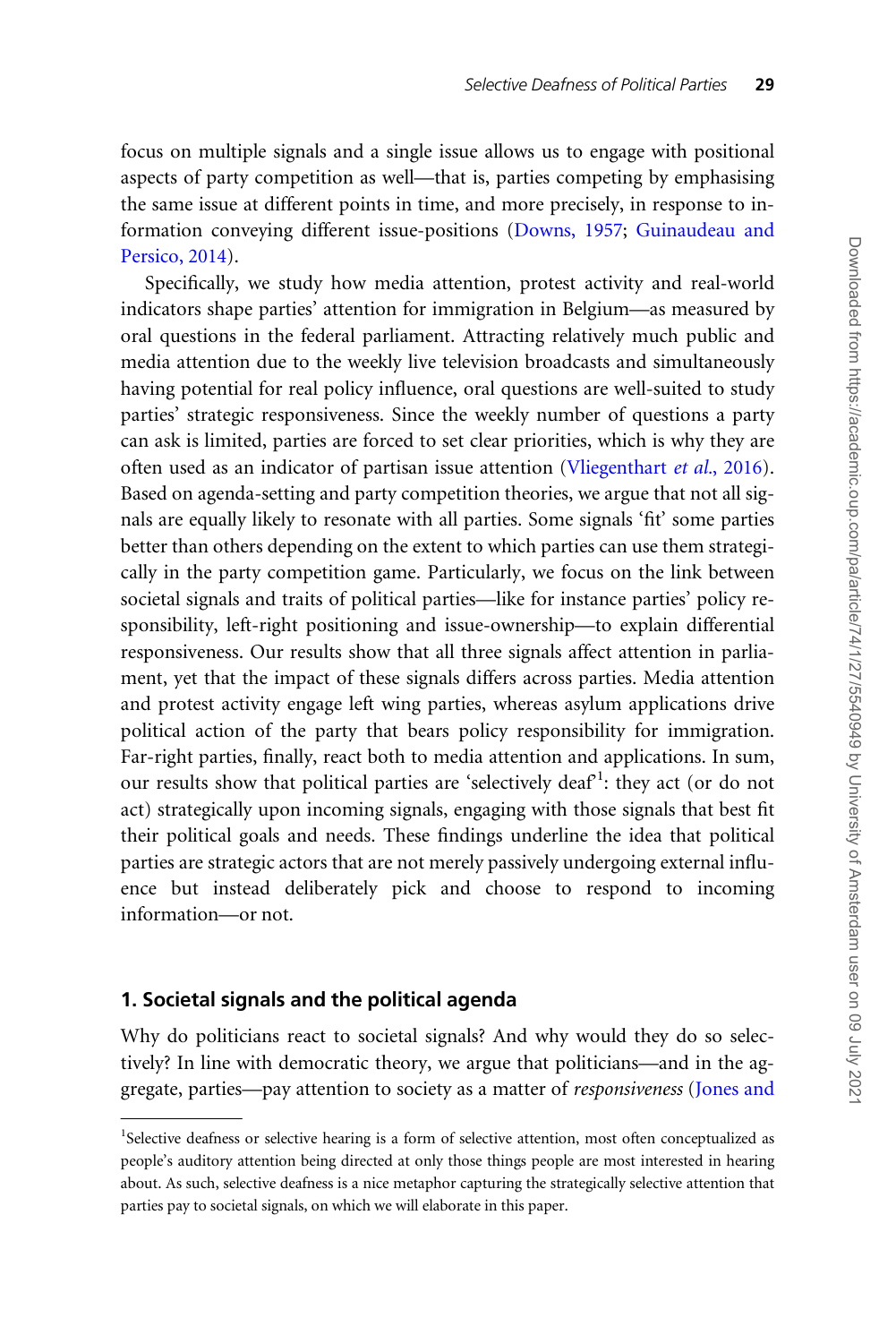[Baumgartner, 2004\)](#page-23-0). Worrying about electoral consequences, political parties have an interest to respond to the priorities and positions of citizens [\(Downs,](#page-21-0) [1957;](#page-21-0) [Stokes, 1963\)](#page-24-0). Since citizens' priorities and positions are not easy to read especially in small countries where systematic public polling data are unavailable—politicians rely on a variety of indirect indicators, such as media attention, to assess the public saliency of a topic.<sup>2</sup> By reacting to such societal signals, parties show their constituents and other observers that they care and keep track of the world around them.

This does not mean that *all* parties necessarily respond equally to *all* incoming signals, however. Attention is scarce, agenda-setting studies would argue [\(Kingdon, 1995;](#page-23-0) [Walgrave](#page-25-0) et al., 2018), and this is all the more true for parliamentary agendas that are further confined by strict procedures (e.g. Döring and [Doring, 2001](#page-21-0)). The combination of information abundancy, attention scarcity and electoral fear makes responsiveness also very much a matter of strategic politicisation, in which aspects of party competition play a key role [\(Walgrave and Van](#page-25-0) [Aelst, 2006;](#page-25-0) [Green-Pedersen and Stubager, 2010\)](#page-22-0).

Party competition theories come in two different guises. On the one hand, spatial theories stress that parties compete by presenting different positions on a pre-given set of issues [\(Downs, 1957](#page-21-0)). All kind of factors might contribute to the positions a party takes, including a range of party characteristics. [Spoon and](#page-24-0) [Williams \(2017\)](#page-24-0), for example, demonstrate how party divisiveness on the issue of European integration makes them more responsive to an Eurosceptic electorate. [Mader and Steiner \(2019\)](#page-23-0) demonstrate that parties with high levels of 'infusion'—that is, parties whose candidates are committed to the parties—have more homogeneous positions on issues than parties that have lower levels of infusion.

Issue competition theories, on the other hand, stress that parties emphasise issues on which they have an advantage—issues they 'own' for instance; that is, of which they believe that a majority of voters is on their side and views them as competent ([Budge and Farlie, 1983;](#page-21-0) [Petrocik, 1996;](#page-23-0) [Egan, 2013](#page-22-0); [Stubager and](#page-24-0) [Slothuus, 2013](#page-24-0)) and adjust strategies depending on their electoral fortunes [\(De](#page-21-0) [Vries and Hobolt, 2012](#page-21-0)). According to this latter perspective, party competition is essentially about controlling which issues are on the agenda ([Stokes, 1963](#page-24-0)). This does not mean that parties can always focus on the issues they want to, however. Parties are sometimes forced to attend to specific issues by other parties [\(Meguid, 2005;](#page-23-0) [Green-Pedersen and Mortensen, 2010](#page-22-0)). And, besides partydriven determinants of issue focus, also external events determine party attention. [Ansolabehere and Iyengar \(1994\)](#page-21-0) speak about how parties 'ride the wave' of hot

<sup>&</sup>lt;sup>2</sup>As such, we define 'responsiveness' broader than the many representation studies looking at the direct effects of public opinion on politicians' issue agendas and positions. In Belgium (and in many other small European countries), unfortunately, no polling data are gathered on a regular basis.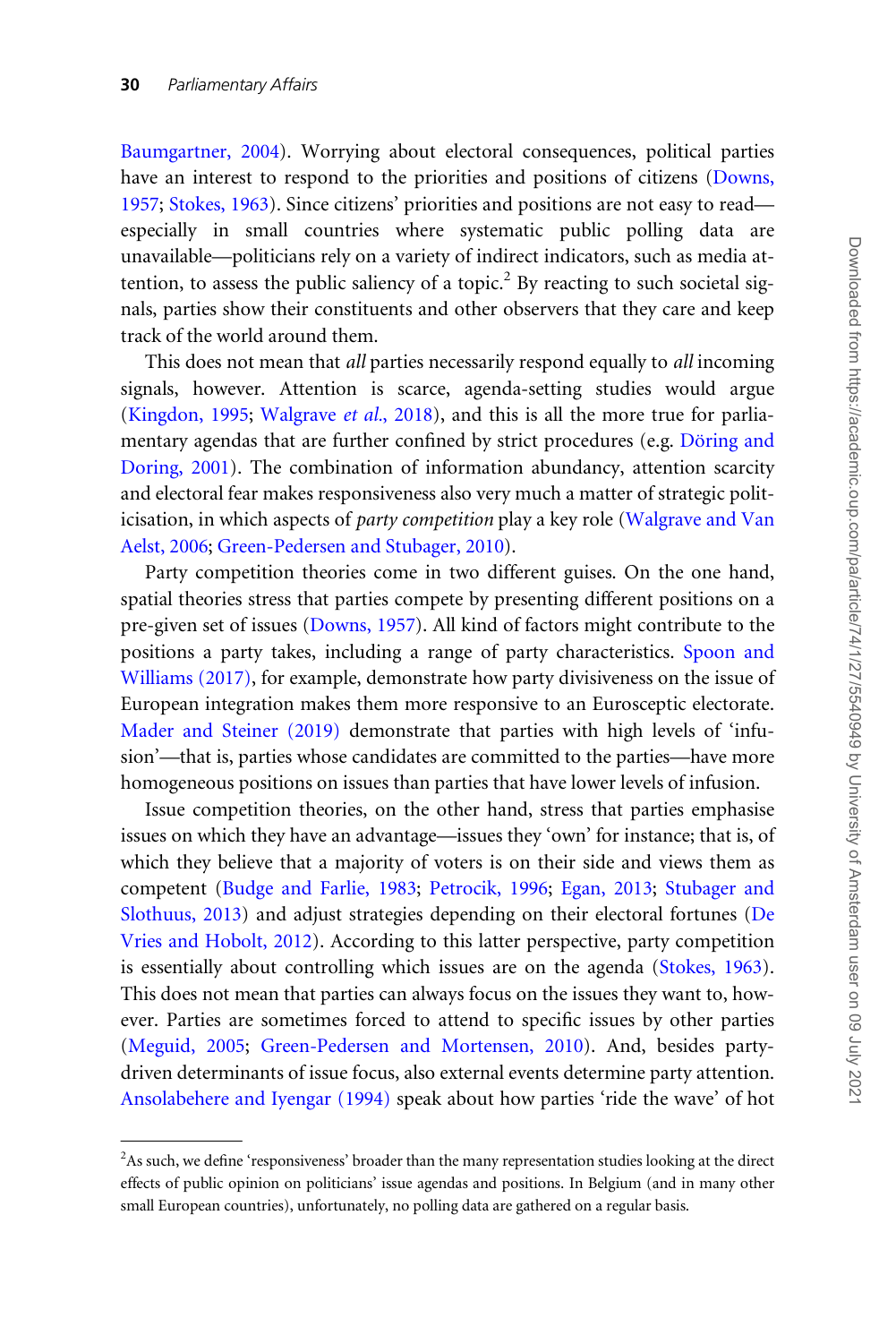issues in order to appear as 'concerned, responsive and informed' to voters (also see [Wagner and Meyer, 2014\)](#page-25-0). Recent work elaborately engages with the questions when and why political parties decide to devote attention to issues. Again, it is argued that general party characteristics matter—for example, party size increases responsiveness to voters' issue preferences, as does an opposition role (Klüver and [Spoon, 2016\)](#page-23-0). Also the electoral context matters: parties are more responsive in national elections than in European elections (Spoon and Klüver, 2014).

In sum, positional and issue competition strategies are considered to co-exist; party competition is simultaneously a matter of parties taking distinct positions, of stressing owned issues, and of attending to issues brought to the agenda by other parties or by external events. A large and growing body of research demonstrates this co-existence of party competition logics [\(Meguid, 2005;](#page-23-0) [Abou-Chadi, 2016\)](#page-20-0), showing that there are strong degrees of issue overlap ([Sigelman and Buell, 2004\)](#page-23-0) and that depending on parties' profiles, their manifestoes have varying degrees of broadness and hence convergence [\(Greene, 2016](#page-22-0)). These theories of party competition help us a great deal in understanding how parties distribute attention.

Another way of structuring parties' varying issue strategies is to distinguish between long-term and short-term strategies. Across the board, parties pay more attention to some issues than to others, for instance, to issues they own (long-term strategies). Additionally, however, all parties 'ride the wave' and occasionally show that they care about immigration by responding to external circumstances (short-term strategies).

In this article, we posit that parties ride different waves. We focus on three external signals that might affect political parties' attention in parliament: mass media signals, protest activity and real-world indicators. All these signals inform parties about the salience of immigration. And, all of these signals are relatively easily available to—and often even systematically tracked by—political parties. In the next section, we will argue that the affordances of these signals—the properties that define their possible use and make clear how they can or should be used vary across political parties given their different position in the party competition game. This is where position competition interferes with issue competition. Some signals 'fit' or 'match' better with some parties, allowing them to capitalise on this signal by reacting to it. In the next few paragraphs, we elaborate on the different signals, their affordances for different parties and tie them with the issue of immigration.

#### 1.1 Mass media signals

The first signal we consider is media attention. [Sevenans \(2018\)](#page-23-0) specifies several specific tasks media signals can fulfill for parties. Media attention can reveal novel information about social problems, can reflect and influence public opinion, can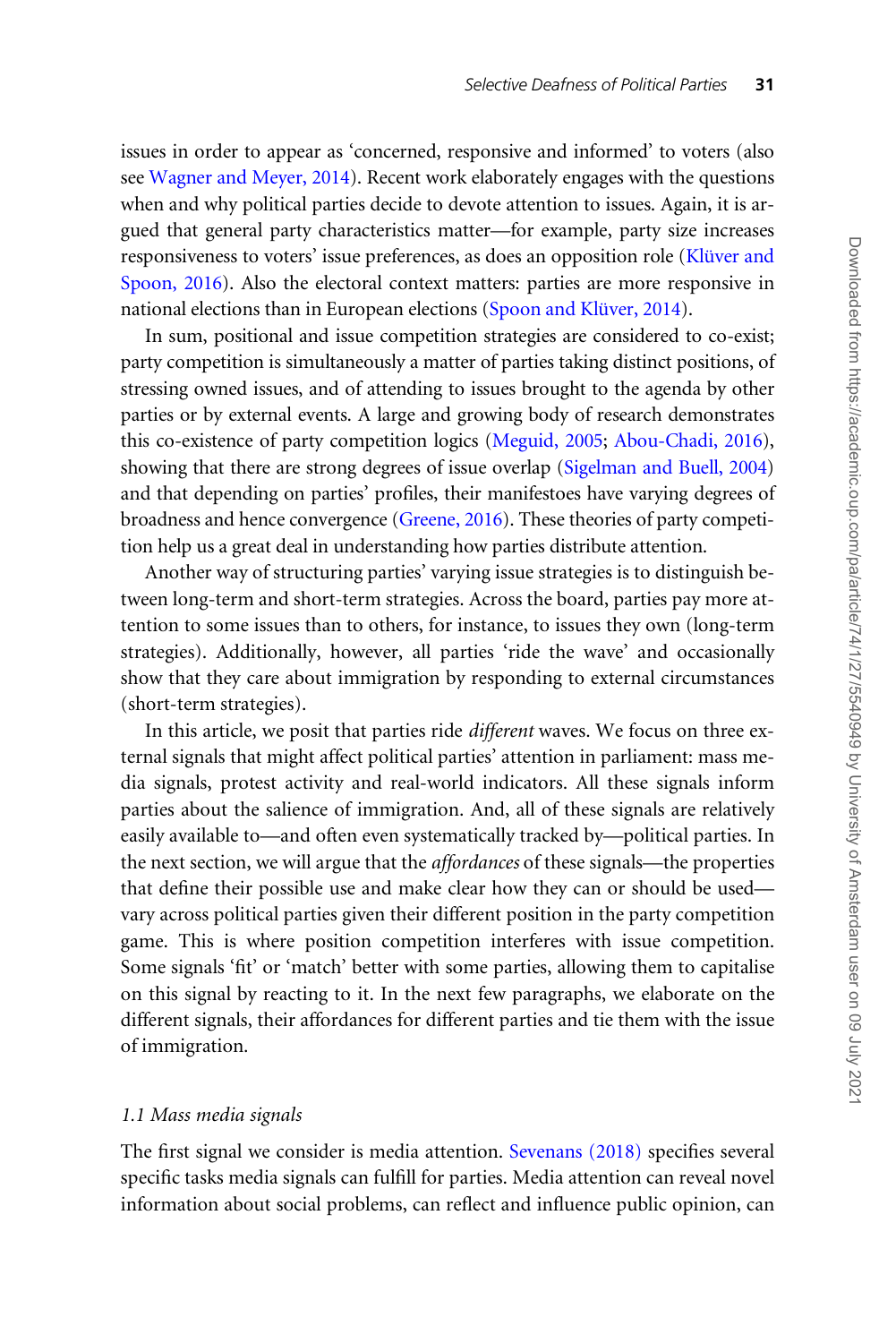create a window of opportunity to push long-held policy plans and can include frames that allow for critically assessing and targeting political opponents. Given this variety of functions, it makes perfect sense for parties to engage with media signals (Strömbäck, 2008).

Multiple studies have shown that the agenda-setting power of mass media is contingent, however. It varies across issue-types, media outlets and news content characteristics; as well as across policy-making stages, (non-)electoral periods and party types (see e.g. [Bonafont and Baumgartner, 2013;](#page-21-0) [Thesen, 2013;](#page-24-0) [Vliegenthart](#page-25-0) et al.[, 2016](#page-25-0)). One recurring finding is that media signals resonate less with parties that are in government. In contrast, especially opposition parties' parliamentary questioning behaviour is influenced by media attention (see e.g. [Vliegenthart and](#page-25-0) [Walgrave, 2011](#page-25-0); [Thesen, 2013](#page-24-0)). The explanation for this contingent media effect ties the negativity of media signals (signal feature) to the opposition status of parties (party feature). That is, media signals are most often negative and conflict loaded, allowing opposition parties to critically oppose and attack government policy [\(Seeberg, 2013;](#page-23-0) [Thesen, 2013\)](#page-24-0). This negativity trait of media signals surely holds true for immigration news in Belgium. Recent research by [Jacobs](#page-22-0) et al. [\(2016\)](#page-22-0) finds that immigration news in Belgium is overwhelmingly negative, strongly problematising immigration and stressing its negative consequences. It is therefore particularly suitable for opposition parties as 'ammunition' to attack government.

Thus, we expect government parties to be less eager to react to immigration media signals. More importantly, we argue that the effect of mass media is less likely for the party that is in charge of the policy domain of immigration; delivering the responsible secretary. Two arguments support this specification: first, the responsible party is the 'public face' of the issue and hence very unlikely to politicise negative media information, since that information will often be detrimental for that party. Two, having access to inside cabinet information, this party is also less dependent on media coverage for information about the issue. This leads to hypothesis 1:

H1: An increase in media attention to immigration leads to an increase in the number of oral parliamentary questions about immigration asked by opposition parties (both left-wing and extreme-right opposition parties).

#### 1.2 Protest signals

Also protest actions are signals informing parties about what (a particular segment of) the public cares about [\(Lohmann, 1993](#page-23-0); [Wouters and Walgrave, 2017](#page-25-0)). Protest signals capture what a specific mobilised and active segment of the general citizenry wants. Since the turn of the century, there has been a boom in studies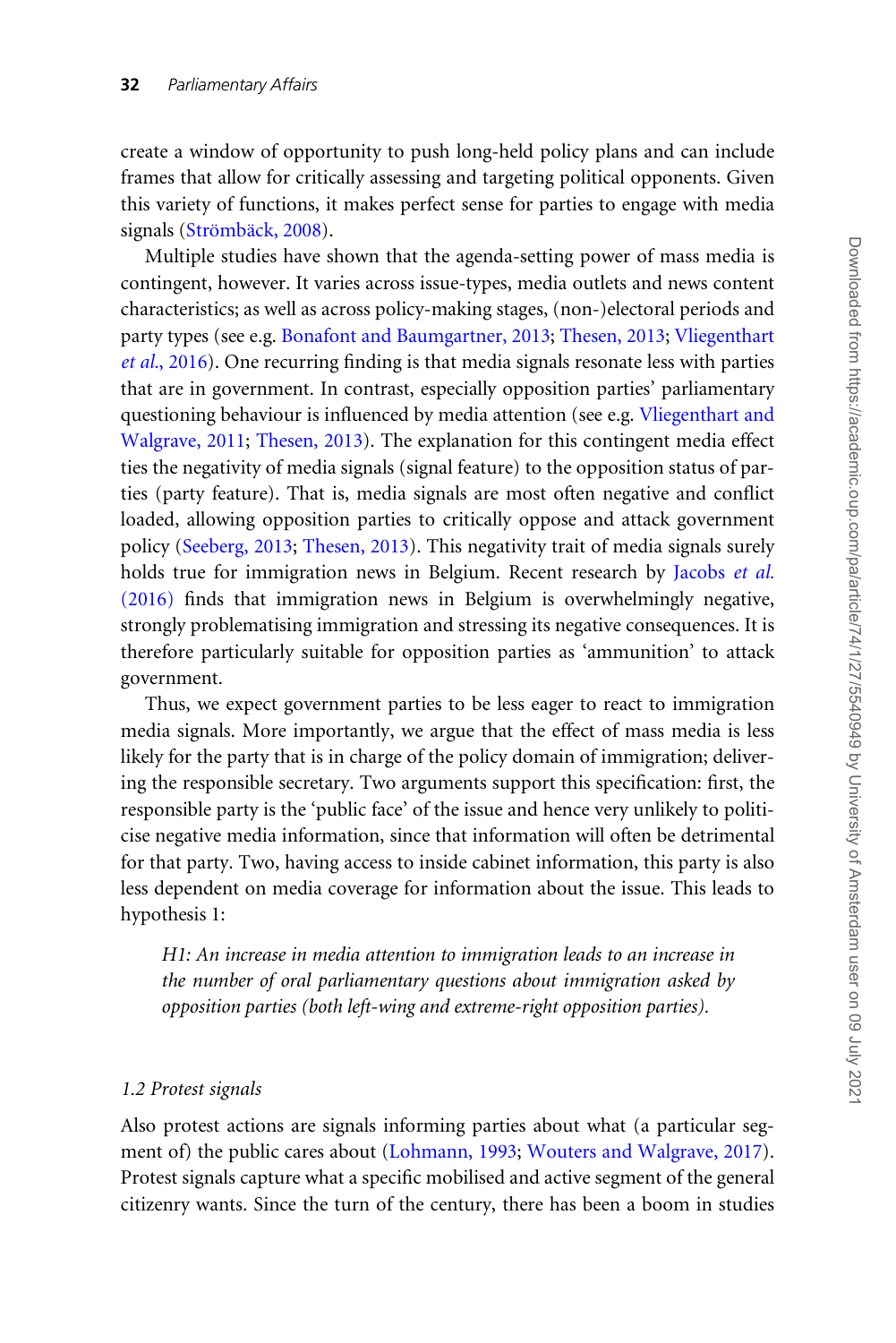investigating the political potency of protest [\(Andrews, 2001;](#page-21-0) [Amenta](#page-21-0) et al., 2005; [Soule and King, 2006;](#page-24-0) [Walgrave and Vliegenthart, 2012](#page-25-0); [Gillion, 2013](#page-22-0)).

Only recently researchers have taken a closer look at how different parties respond to protest. [Hutter and Vliegenthart \(2018\)](#page-22-0) find that protest is more often responded to by issue-owning parties and that parties are more likely to react if a competing party is already engaging with the issue. Similarly, [Hutter and](#page-22-0) [Vliegenthart \(2018\)](#page-22-0) also found left-wing parties to pay more attention to protest.

Again, the combination of protest signal and political party traits in a competitive party landscape makes us expect differential attention to immigration as a consequence of immigration protest. First, immigration protests are often staged by organisations that are formally or informally affiliated with left-wing parties, making sure that protest gets easier on the radar of left-wing parties. Secondly, the claims made by these protesters tend to be in line with the claims in left-wing party programs. And thirdly, immigration protests tend to draw participants that belong to the voting potential of left-wing parties ([Hutter, 2014](#page-22-0)). Finally, in terms of the usefulness of the information communicated by immigration protests, these protests allow political parties to frame immigrants and asylum seekers as victims; which resonates with left-wing audiences [\(Van Gorp, 2005;](#page-24-0) [Odmalm,](#page-23-0) [2012;](#page-23-0) [Helbling, 2014\)](#page-22-0). In all, given this fit between protest signals and left-wing parties, we expect protest signals to increase left-wing party attention to immigration in parliament.

H2: An increase in protests on immigration leads to an increase in the number of oral parliamentary questions about immigration asked by leftwing parties.

#### 1.3 Real-world indicators

The final signal we consider in our study is a real-world indicator: the number of official asylum requests in Belgium. To be clear, this does not imply that media and protest signals are less 'real'. In the agenda-setting literature, the term is used to refer to those signals that are less ambiguous; that are of a more quantitative nature and therefore reflect more objective conditions and evolutions [\(Hilgartner](#page-22-0) [and Bosk, 1988\)](#page-22-0). Statistics generated by government agencies, like crime rates, unemployment figures, emission figures, or casualties of war fall in this category. Several studies have used the number of asylum requests as a real-world indicator for the immigration issue before (see [Vliegenthart and Roggeband, 2007;](#page-24-0) [Van](#page-24-0) Noije et al.[, 2008\)](#page-24-0).

Whereas economic indicators have frequently been tied to a range of political decisions and changes (Fiorina, 1978; [Lewis-Beck and Stegmaier, 2018\)](#page-23-0), realworld indicators have been used less in agenda-setting research. [Behr and Iyengar](#page-21-0)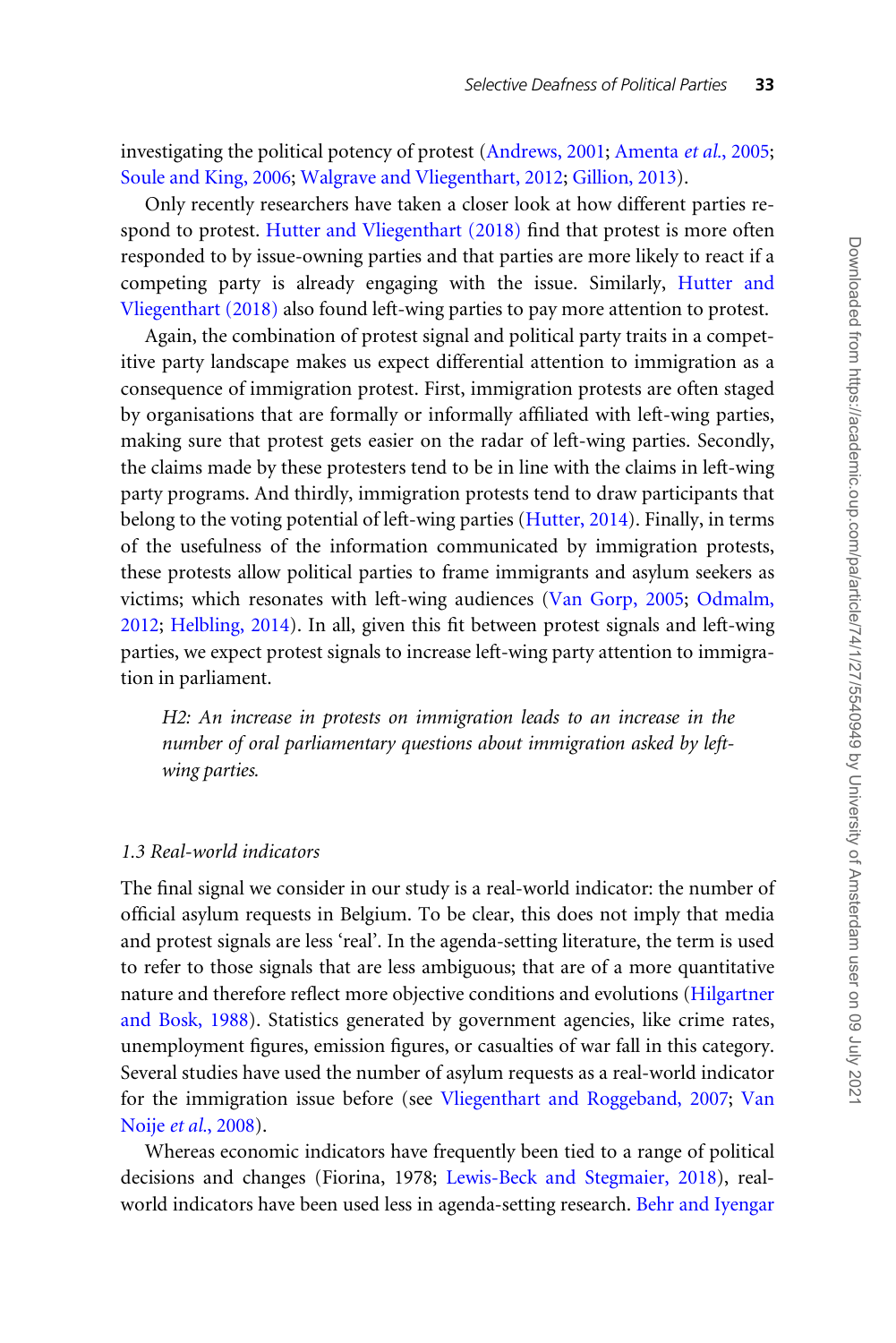[\(1985\)](#page-21-0) included real-world indicators on unemployment, inflation and energy in a public agenda-setting study. [Soroka \(2002\)](#page-24-0), in a political agenda-setting study, incorporated statistics on crime and the environment. [Van Noije](#page-24-0) et al. (2008) did so for immigration. And more recently, [Vliegenthart and Damstra \(2019\)](#page-24-0) relied on stock market indices and changes in unemployment to explain parliamentary attention for the economic crisis.

Interestingly, most of these studies use real-world indicators simply as control variables, generally finding proof for their argument that media matter on top of these statistics (but see: [Delshad, 2012;](#page-21-0) Gava et al.[, 2013](#page-22-0)). As a consequence, less attention is paid to why real-world indicators matter; let alone matter differently across political parties. We believe that real-world signals indicate the magnitude of a certain problem, presenting parties with the opportunity to politicise the issue. More specifically, we expect real-world indicators to especially engage (i) parties responsible for the issue and (ii) those who own the issue.

First, we expect real-world indicators to be especially potent in engaging members of parliament (MPs) of the party in charge of the policy domain to ask parliamentary questions. Again, government-opposition dynamics underlie this expectation. Being responsible for the issue and its department, the responsible party is eager to closely track real-world developments in the issue domain to see whether its policy approach works as intended. This is even more so because this party is likely to have the information first-hand available. Secondly, delivering the executive politician, the performance of the party's minister on this issue is likely to influence the overall electoral performance of the party, as voters might judge the competence of the party in handling the issue domain when casting their vote ([Healy and Malhotra, 2013](#page-22-0)). As a coping strategy, MPs of the responsible party therefore can be expected to ask questions to 'their' minister, giving her the opportunity to defend the policy approach and to pre-emptively debunk possible criticisms of challenging parties. Thus, because of easy availability, important electoral consequences and providing 'their' minister with defence-opportunities, we expect real-world indicators to have a significant effect on parties in charge of the issue domain.

H3: An increase in the number of asylum requests leads to an increase in the number of oral parliamentary questions about immigration asked by parties that are in charge of the issue domain.

Secondly, we expect a rise in asylum applications to activate far-right parties as well, who own the immigration issue in Belgium ([Walgrave and De Swert, 2007](#page-25-0); [Dandoy, 2014](#page-21-0)). Basically, several agenda-setting studies have found issueownership to steer the attention of parties in reacting to societal signals ([Green-](#page-22-0)[Pedersen and Stubager, 2010;](#page-22-0) [Vliegenthart and Walgrave, 2011](#page-25-0)). Rising requests clearly indicate the severity of the immigration issue, an issue far-right parties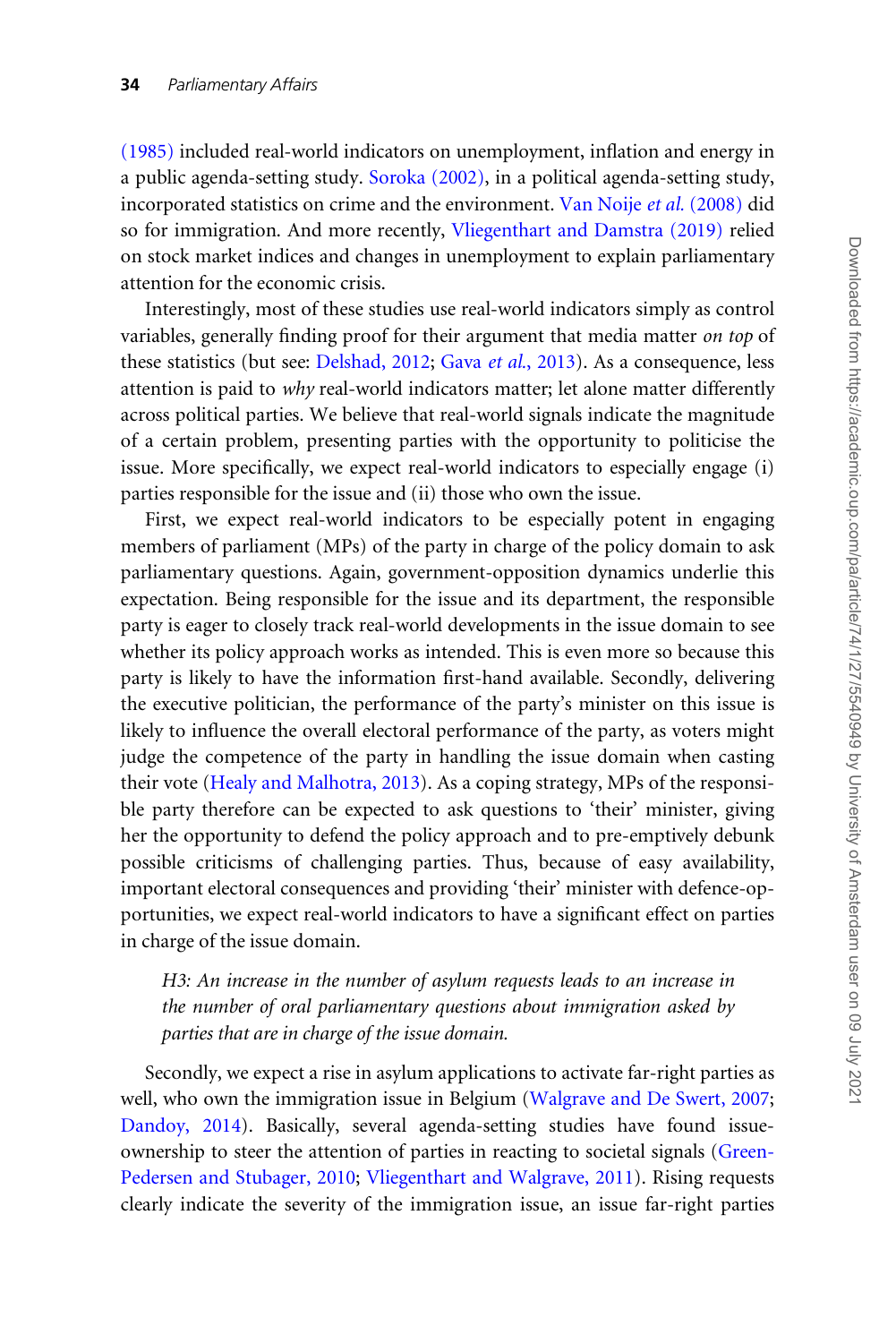and their voters strongly care about ([Van der Brug and Fennema, 2007;](#page-24-0) [Cutts](#page-21-0) et al.[, 2011](#page-21-0)). In terms of framing the issue, rising requests allow far-right parties to depict immigrants as intruders, a frame preferred by their constituents [\(Van](#page-24-0) Gorp et al.[, 2009](#page-24-0); [Helbling, 2014](#page-22-0)). Moreover, rising requests provide far-right parties ammunition to target the party in charge of the policy domain, depicting it as incompetent and not in control of the situation [\(Odmalm, 2012](#page-23-0)). This leads to our final hypothesis.

H4: An increase in the number of asylum requests leads to an increase in the number of oral parliamentary questions about immigration asked by far-right parties.

#### 2. The case: immigration

We focus on the issue of immigration for several reasons. First, in the past decades, immigration has become a heavily politicised issue worldwide [\(Van der Brug](#page-24-0) et al.[, 2015\)](#page-24-0), and this definitely holds for Belgium [\(Dandoy, 2014](#page-21-0)). According to Kriesi et al. [\(2012\)](#page-23-0) globalisation has presented traditional cleavage structures with a critical juncture, giving rise to a new, cross-cutting 'integration-demarcation' cleavage, that separates 'winners' and 'losers' of globalisation. This cleavage—with the issue of immigration at the heart of it—consists of both economic (economic competition due to globalisation) and cultural (cultural and ethnic diversity due to globalisation) dimensions and is considered to affect all parties across the political spectrum. The scope and politicisation of the immigration issue make immigration an ideal topic to study how *different* parties react to different societal signals.

Secondly, from a protest perspective, immigration presents an ideal-typical issue as well. Protest is the 'weapon of the weak'. Migrant organisations confirm this picture of outsider organisations with little resources, only having protest to make their voices heard. Moreover, protest activity on immigration in Belgium is a one-way street: as good as all protest actions organised on this issue make proimmigration claims [\(Wouters, 2013](#page-25-0)). Finally, several political agenda-setting case studies have investigated political attention for immigration, allowing us to build on a solid foundation and to expect at least some agenda-setting effects [\(Vliegenthart and Roggeband, 2007;](#page-24-0) Green-Pedersen and Krogstrup, 2008; [Van](#page-24-0) Noije et al.[, 2008](#page-24-0)). None of these studies, however, have fleshed out differences in party reactions to different societal signals.

In sum, we believe that immigration is an ideal-typical issue to test our theoretical arguments about societal signals and the 'selective deafness' of political parties. We focus on Belgium; a small, federal, multi-party consensus democracy in Western Europe. Belgium is considered a textbook example of a partitocracy,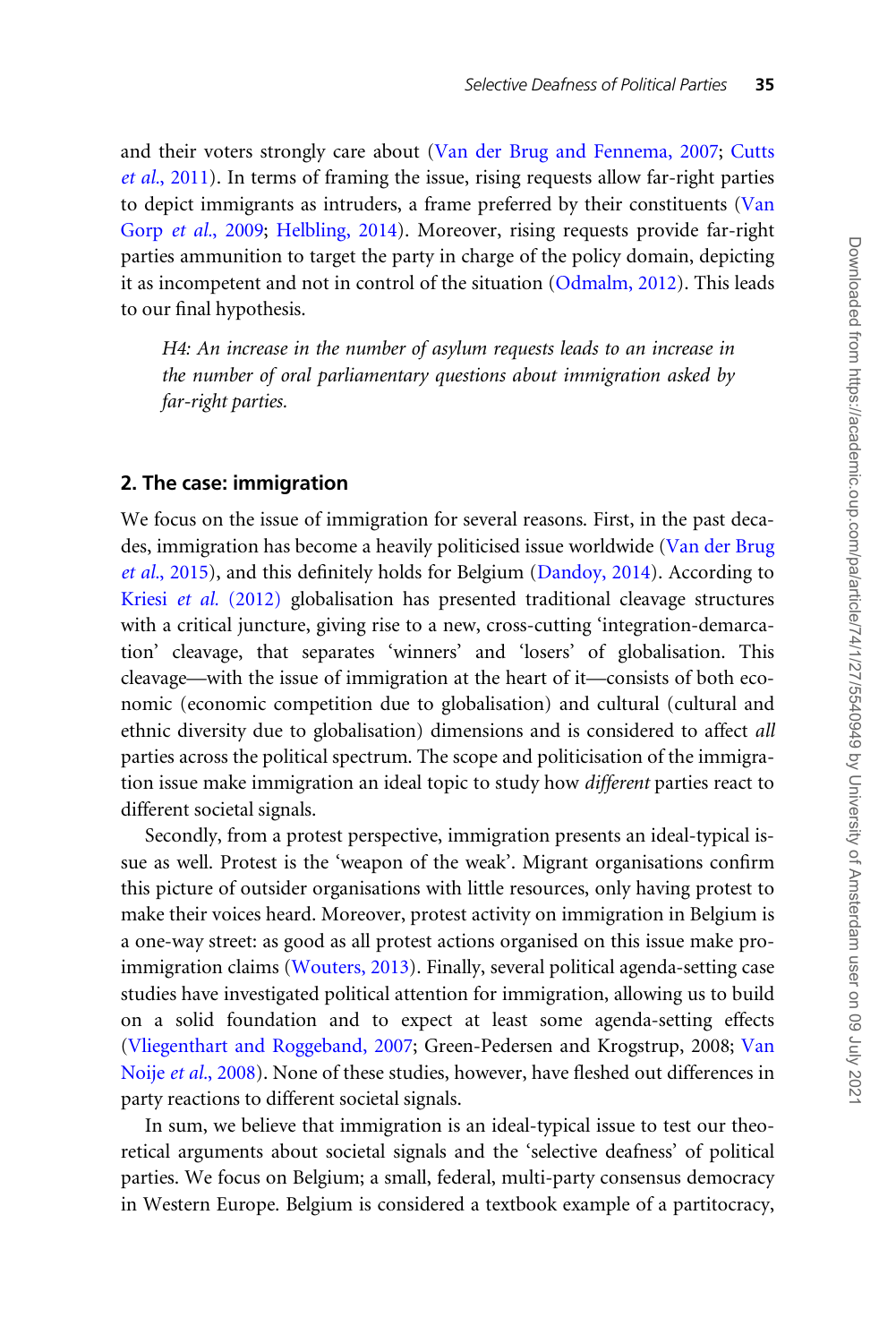with high within-party unity strongly shaping the policy-making process [\(Lijphart, 1999](#page-23-0)). Again this makes Belgium an ideal case to start looking at aspects of strategic party responsiveness to societal signals.

With regard to immigration in Belgium, three aspects deserve attention. First, Flanders, the northern part of Belgium, saw the early rise of one of the most successful far-right parties in Europe (Vlaams Belang), with the Vlaams Belang clearly owning the immigration issue [\(Dandoy, 2014\)](#page-21-0). Interestingly, all other parties signed a 'cordon sanitaire'—an agreement not to collaborate or form a coalition with the Vlaams Belang ([Erk, 2005](#page-22-0)). This does not mean that parties ignored the immigration issue or that it was less politicised. Just like on other issues, the boom of a niche party affected mainstream parties ([Meguid, 2005\)](#page-23-0). The stronger the Vlaams Belang became, the more attention other parties paid to immigration in their manifestoes ([Dandoy, 2014\)](#page-21-0). Although the cordon gives an extra twist to the immigration issue in Belgium, we have no reason to believe that party competition on immigration played out differently in Belgium compared to other countries.

Secondly, during the entire period under study, the issue of asylum was handled by the liberal party: till 2003 with the French speaking Duquesne and from 2003 till mid-2008 with the Dutch speaking Dewael, both ministers of interior affairs. In the later governments (mid-2008 onwards), Asylum and Migration became a separate department, twice with the Flemish Liberal Turtelboom as minister.

Finally, in terms of legislation, under Dewael, a new immigration law was voted that speeded up asylum procedures, but was still lacking clear regularisation criteria. In the following Turtelboom periods, an executive order with regularisation criteria was promised but never delivered. This non-deliverance triggered theprotest, media and political attention. We further detail the particular events that shaped the course of the immigration issue in Belgium in our next section, where we present data and methods.

# 3. Data and methods

To empirically test our hypotheses, we rely on content analysis data of different agendas in Belgium over a seven-year period, ranging from 2003 to 2009. Although this research period is constrained by matters of data availability (combination of different data sets), the period is substantially interesting given that it pre-dates the more recent outburst of the asylum and migration issue, with for instance the Syrian refugee crisis hitting Europe in 2015. We measure political, protest and media attention for immigration and add a real-world agenda to our models.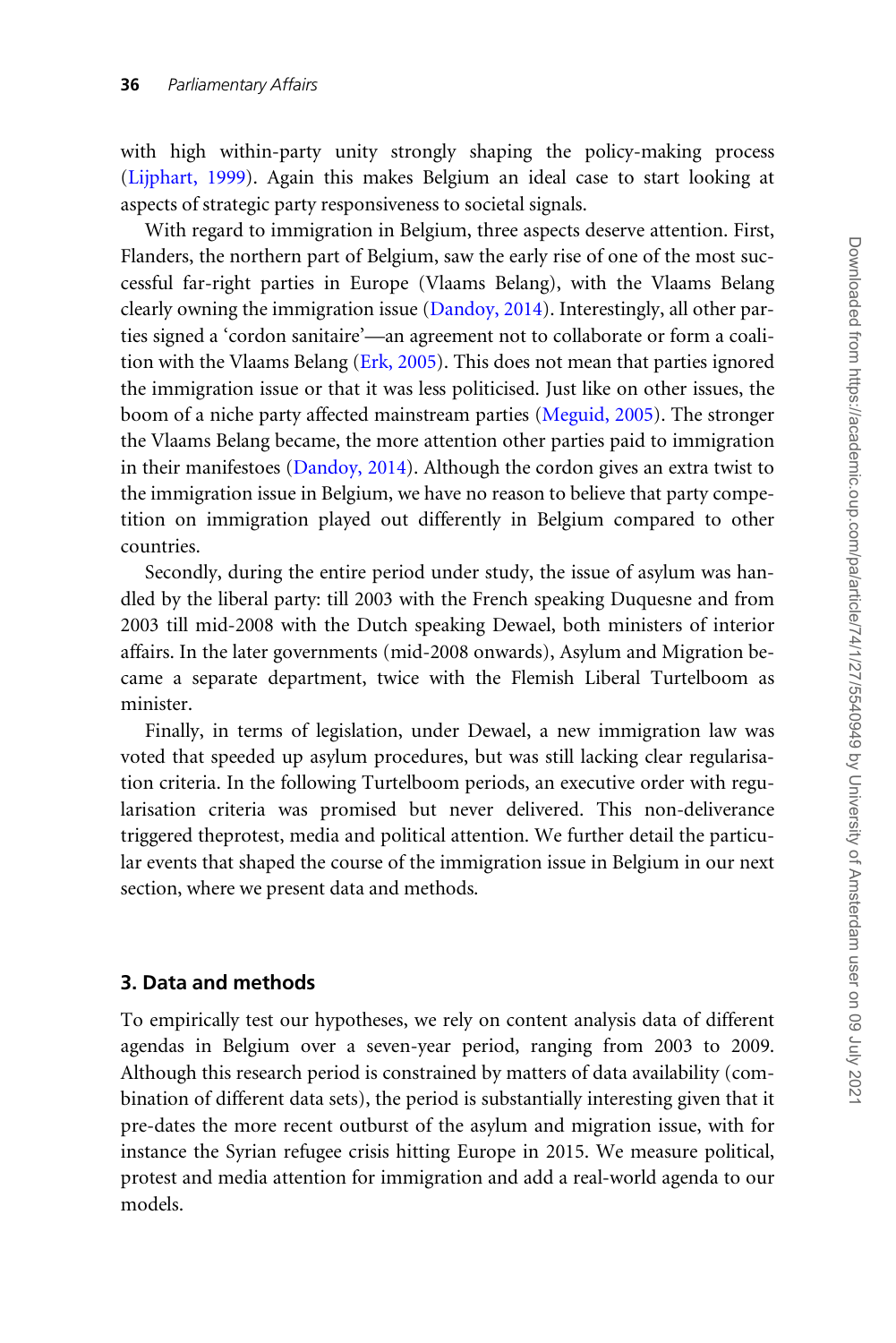|                                                                        | <b>Total number</b><br>of questions<br>asked | <b>Number of questions</b><br>about immigration<br>(proportion) |
|------------------------------------------------------------------------|----------------------------------------------|-----------------------------------------------------------------|
| Political action                                                       |                                              |                                                                 |
| Parliamentary questions (all parties in parliament)                    | 3528                                         | 207 (5.87%)                                                     |
| Parliamentary questions by left-wing parties                           | 1101                                         | 87 (7.90%)                                                      |
| Parliamentary questions by liberal parties<br>(responsible for asylum) | 867                                          | 29 (3.34%)                                                      |
| Parliamentary questions by extreme-right parties                       | 500                                          | 34 (6.80%)                                                      |

Table 1 Descriptive statistics of dependent variable (data not vet aggregated)

Note: Numbers to not sum up to total, because questions by the Christian Democrats are not included separately in this article.

Political agenda: To measure political attention—our dependent variable—we look at the oral parliamentary questions asked by federal MPs in the weekly plenary meeting. These oral questions are part of the 'symbolic' political agenda on which content is decided in the short term ([Walgrave and Van Aelst, 2006](#page-25-0)), and a tool by which MPs can address 'the issues of the day'. All parliamentary questions were issue-coded in the framework of the Comparative Agendas Project (CAP). The CAP codebook contains 28 major topic codes (e.g. 'Macroeconomics', 'Health', 'Immigration and integration',...). All parliamentary questions got one topic code.<sup>3</sup> For this article, we selected those observations that were placed in major topic 'Immigration and integration' from the full data set ( $N = 207$ ). As one would expect from party competition theory, Table 1 shows that, overall, the parties under study do not pick up the issue of immigration to the same extent. With 3.34% of its parliamentary oral questions dealing with immigration, the liberal party has least attention for the issue—which is not surprising, knowing that they themselves delivered the state secretary of immigration. Left-wing parties, known for criticising the (centre-)right immigration and integration policy, pay more attention (7.90% of all questions) to immigration. Somewhat surprisingly, the extreme-right parties—who are issue-owner of immigration—remain below the left-wing parties with a proportion of 6.80% of oral questions devoted to immigration.

Media signal: We gauged media attention for immigration—our first independent variable—via a content analysis of Belgian (Flemish) television news. The Electronic News Archive (ENA; see: [www.steunpuntmedia.be\)](http://www.steunpuntmedia.be) is a data set that records and classifies all news items of the daily 7 PM news broadcasts on VRT

<sup>&</sup>lt;sup>3</sup>For the CAP-coding of parliamentary data, EUROVOC-codes were automatically converted to CAP codes. For all data and coding procedures, see www.comparativeagendas.net.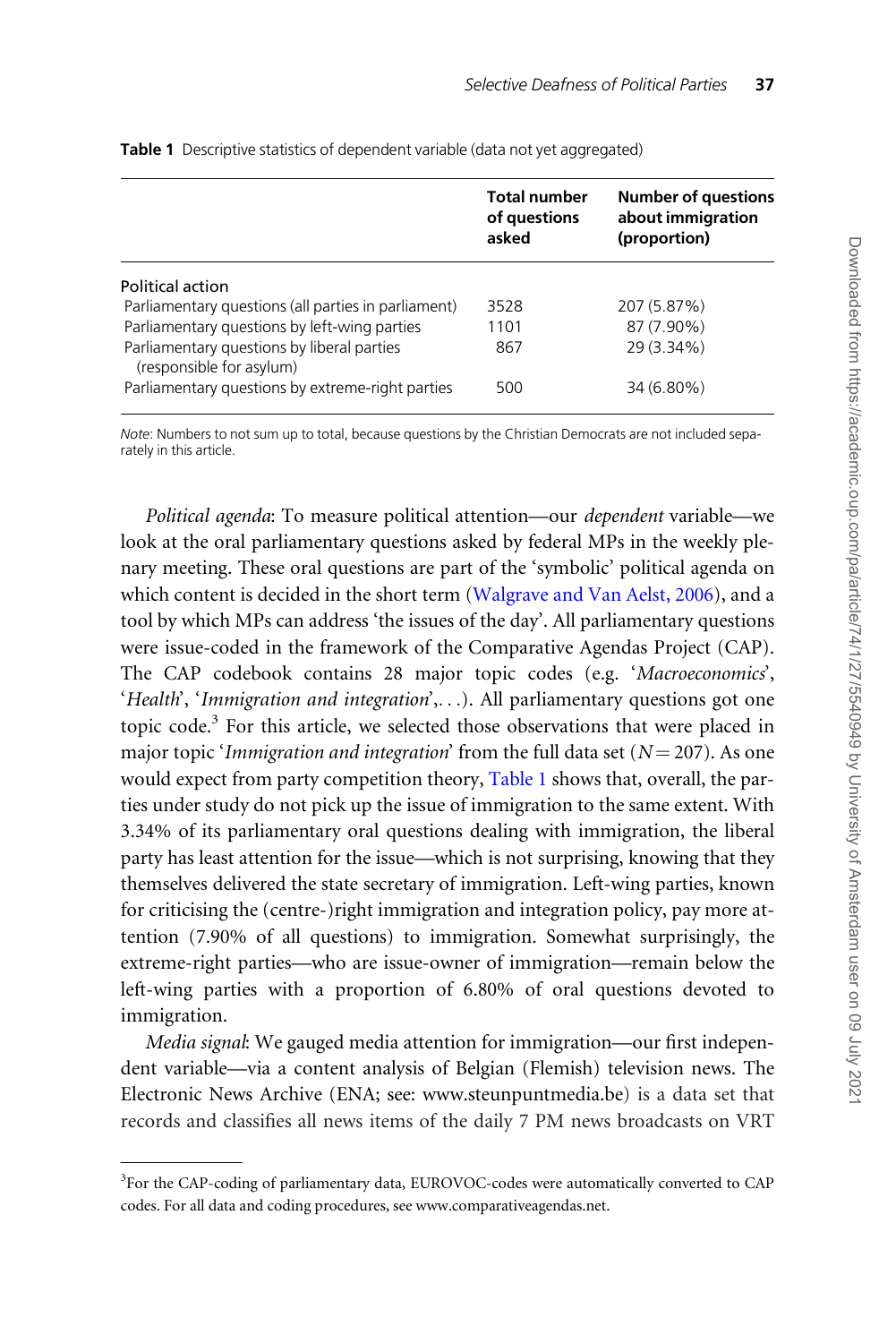(main public broadcaster) and VTM (main commercial broadcaster) since 2003. The ENA coding scheme contains, amongst others, the issue of the news item and the countries the item deals with. We sorted out all domestic news items, dealing with the issue of immigration, broadcasted between 2003 and 2009  $(N = 1235)$ . Inter-coder reliability tests show sufficiently high Krippendorff's alphas for both variables: domestic news ( $\alpha = 0.83$ ) and the immigration issue classification ( $\alpha = 0.80$ ) ([De Smedt](#page-21-0) *et al.*, 2013).

Protest signal: We assessed our second independent variable—immigration protest—by coding records from the Brussels' police archive. Brussels is the capital and political heart of Belgium. All political institutions are located in Brussels, which makes the city an obvious location for protestors to display their grievances. The consulted police archive possesses a report of (almost) every demonstration taking place in Brussels. Based on these documents, the day of the action, the issue, the size and the occurrence of disruptiveness were coded. For more information about the police archive, see [Wouters \(2013\).](#page-25-0) During the research period under study, 408 demonstrations took place with claims related to immigration.

Real-world signal: The number of asylum requests—our third independent variable—was obtained via the Office of the Commissioner General for Refugees and Stateless Persons (CGVS; see: [www.cgvs.be](http://www.cgvs.be)). Every month, this office publishes a document with statistics on the asylum applications and decisions taken. Per month, on average 1198 people apply for asylum in Belgium.

Data structure: In order to conduct time-series analyses, all data were aggregated to the weekly level. Weeks are an appropriate unit of analysis: plenary parliamentary meetings take place once a week and questions have been shown to respond to current events at short time intervals (see [Vliegenthart and](#page-25-0) [Walgrave, 2011\)](#page-25-0). Weeks in which no plenary parliamentary meeting took place (e.g. during the summer recess or in election times) were excluded from the analysis, resulting in a shortened seven-year period data set of 195 weeks. The dependent variable Parliamentary questions refers to the number of parliamentary questions about immigration asked in a given week. In the period under study, there was a weekly average of about one parliamentary question about immigration; but this number varied between 0 and 11. Since we expect parties with different positions and ideological backgrounds to react differently to various signals, we constructed three separate variables. We distinguish between Parliamentary questions by left-wing (green and socialist) parties,<sup>4</sup> Parliamentary questions by the responsible (liberal) party<sup>5</sup> and

<sup>&</sup>lt;sup>4</sup> Agalev (later changed name into: Groen), Ecolo, SP (later changed name into: sp.a), Spirit and PS.

<sup>&</sup>lt;sup>5</sup>Over the whole period, the liberals delivered the minister/state secretary responsible for Immigration. Liberal parties: VLD (later changed name into: Open Vld), MR and LDD.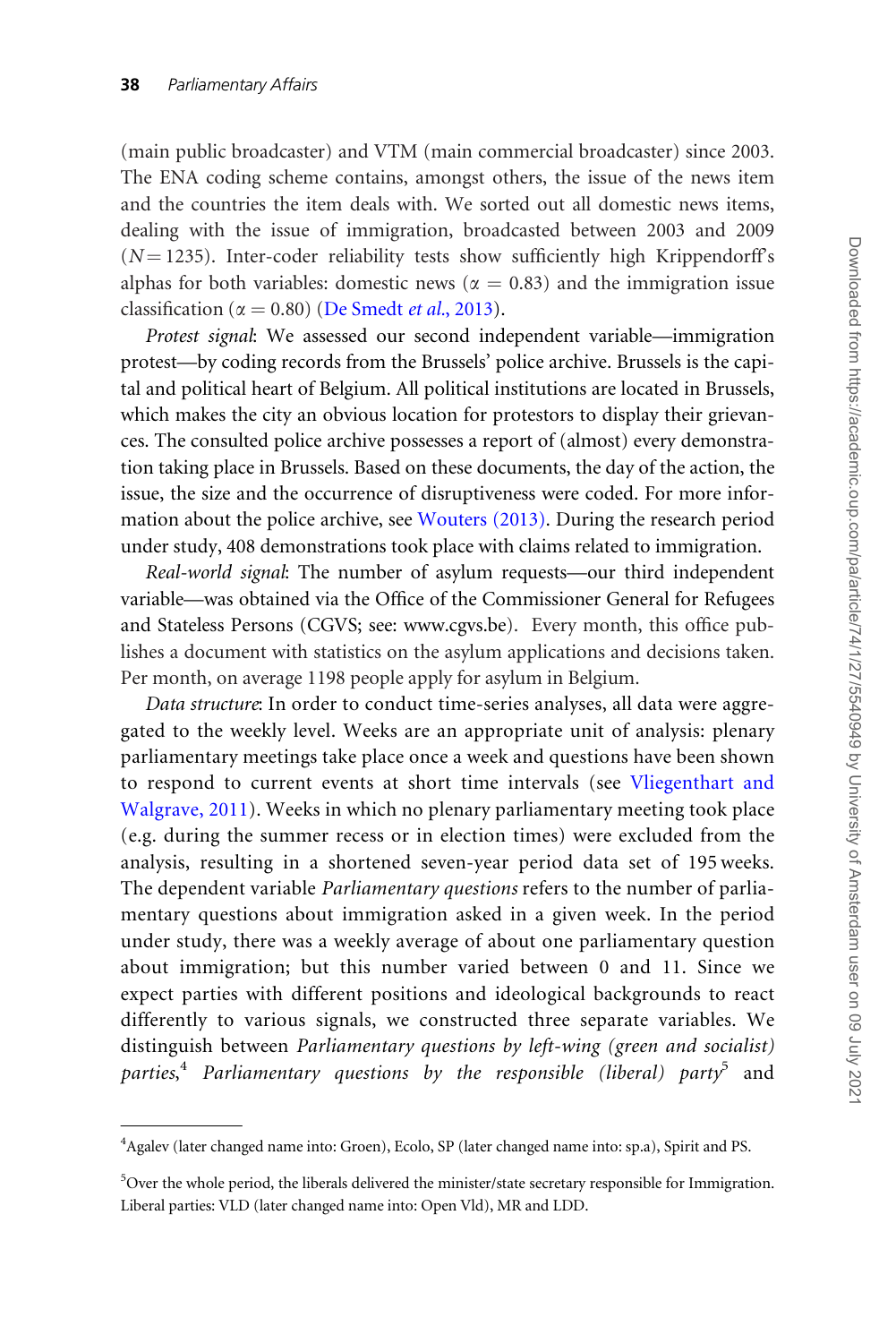|                                                                                          | Mean | S.D. | Min.     | Max.           | N   |
|------------------------------------------------------------------------------------------|------|------|----------|----------------|-----|
| Political action                                                                         |      |      |          |                |     |
| Parliamentary questions about immigration<br>(all parties in parliament)                 | 1.06 | 1.78 | $\Omega$ | 11             | 195 |
| Parliamentary questions about immigration<br>by left-wing parties                        | 0.45 | 0.79 | $\Omega$ | 3              | 195 |
| Parliamentary questions about immigration by<br>liberal parties (responsible for asylum) | 0.15 | 0.48 | $\Omega$ | 3              | 195 |
| Parliamentary questions about immigration by<br>extreme-right parties                    | 0.17 | 0.43 | $\Omega$ | $\mathcal{P}$  | 195 |
| Number of other issues addressed                                                         | 8.49 | 2.24 | 1        | 17             | 195 |
| Mass media                                                                               |      |      |          |                |     |
| Media attention                                                                          | 3.39 | 3.26 | $\Omega$ | 24             | 364 |
| Protest                                                                                  |      |      |          |                |     |
| Protest frequency                                                                        | 1.12 | 1.33 | $\Omega$ | 8              | 364 |
| Protest size                                                                             | 0.02 | 0.16 | $\Omega$ |                | 364 |
| Disruptiveness                                                                           | 0.04 | 0.23 | $\Omega$ | $\overline{2}$ | 364 |
| Real-world                                                                               |      |      |          |                |     |
| Asylum requests (in thousands)                                                           | 1.20 | 0.27 | 0.79     | 2.02           | 364 |

<span id="page-13-0"></span>Table 2 Descriptive statistics of all variables (data aggregated on weekly level)

Parliamentary questions by far-right parties.<sup>6</sup> As such, we incorporate all Belgian parties in our more specific models, except for the centrist Christian Democratic party, for whom we have no clear expectations.<sup>7</sup> With respect to our independent variables, Media attention measures the weekly number of television news items devoted to immigration. On average, about three news items in a given week are about immigration, but there are weeks without coverage on immigration on the one hand, and weeks with substantially more immigration items (up to 24) on the other. Secondly, we measure protest in three different ways. Most importantly, Protest frequency captures the weekly

<sup>6</sup> Vlaams Belang and FN.

<sup>&</sup>lt;sup>7</sup>We do not have clear expectations about the Christian Democrats with regard to our three signals. Analyses focusing on questions asked by the CD&V (not presented here) indeed suggest that this party does not respond to any of the incoming signals discussed in this paper. This does not mean that Christian-Democratic parties are not selectively dealing with some signals or issues. [Van Kersbergen](#page-24-0) [\(2008\),](#page-24-0) for instance, shows that Christian-Democratic parties are argued to struggle with, and prefer to avoid, issues related to religious values. In addition, it should be noted that the CD&V for the largest part of this period formed a cartel with the Flemish Nationalist N-VA. Back then, the N-VA was still a small party (hence its willingness to form a cartel). After the research period, the N-VA became the biggest party in Flanders, strongly stressing the migration issue and contesting the Far Right Vlaams Belang's ownership. But all of this of course was still unknown in the period 2003–2009.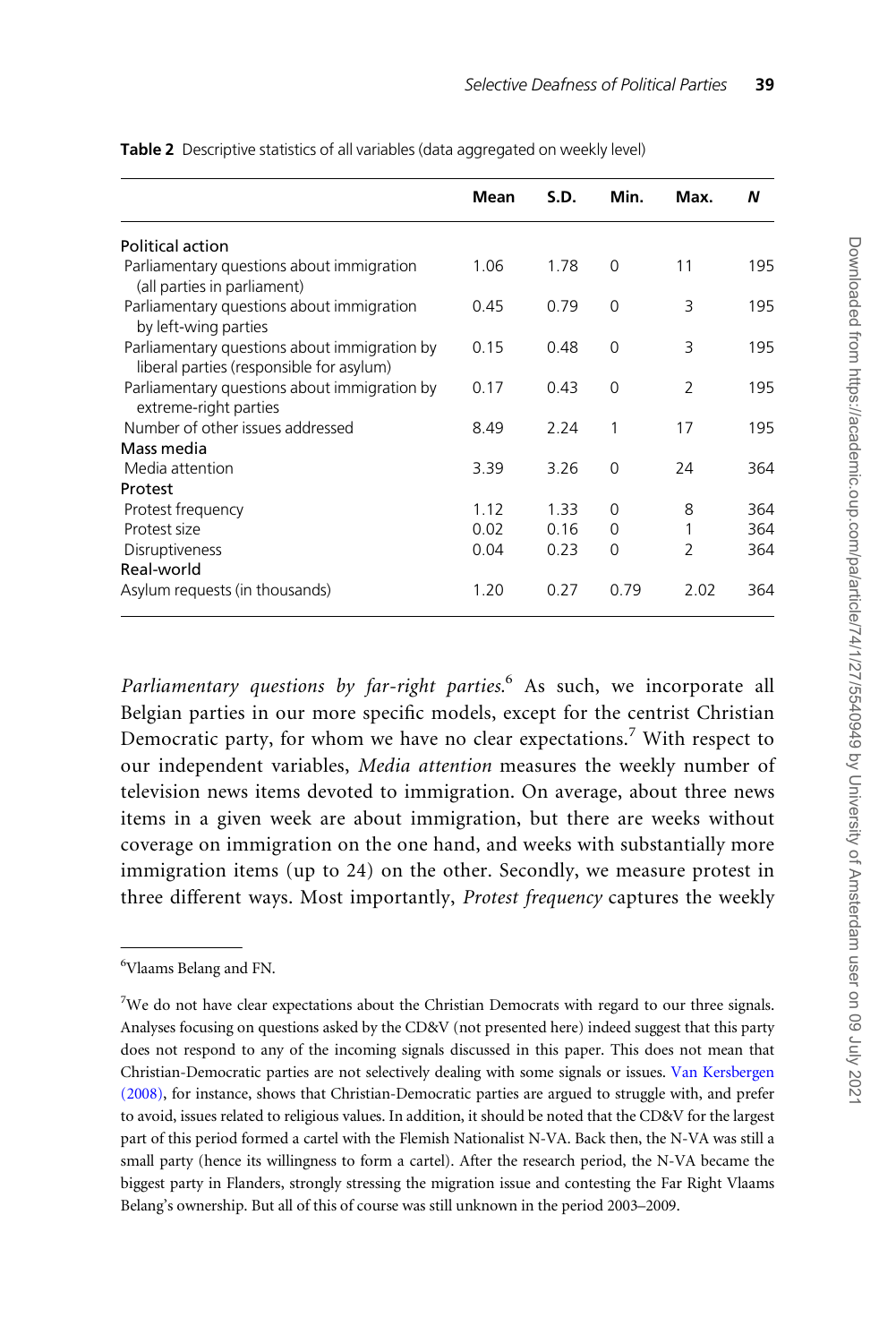

Figure 1. Overview of the different agenda's.

number of immigration demonstrations. In the period 2003–2009, the number of these protests varied between 0 and 8 per week, with an average of about one demonstration. Additionally, Protest size is a dummy variable (0/1) indicating 1 when at least one 'big' protest (more than 1000 demonstrators) took place in a given week. In the period under study, 9 such 'big' protests were organised, with the number of participants ranging from 1100 to 17,000. Disruptiveness refers to the weekly number of disruptive demonstrations, that is, where violence was used (either by the police or by demonstrators) or where people were hurt. Of all protest events, only 16—staged in 14 different weeks—were disruptive. We use the latter two variables to test whether protest in general has agenda-setting capacity—as we hypothesised above—rather than large and disruptive protest only. Our real-world data, the number of asylum requests (in thousands), are only available on the monthly level, so the variable Asylum requests changes only every four or five weeks in our data set. The full descriptive statistics of all variables can be found in [Table 2.](#page-13-0)

Figure 1 provides some insight into the relationship among the different agendas included in our analyses. As the figure shows, the different agendas follow their own dynamics, yet sometimes coincide. For instance, the controversial presence of illegal immigrants in the port of Zeebrugge in November 2003 sparked a lot of media attention, three protest actions about how these illegal immigrants were treated, as well as five oral questions on the issue. In 2009, a one-time action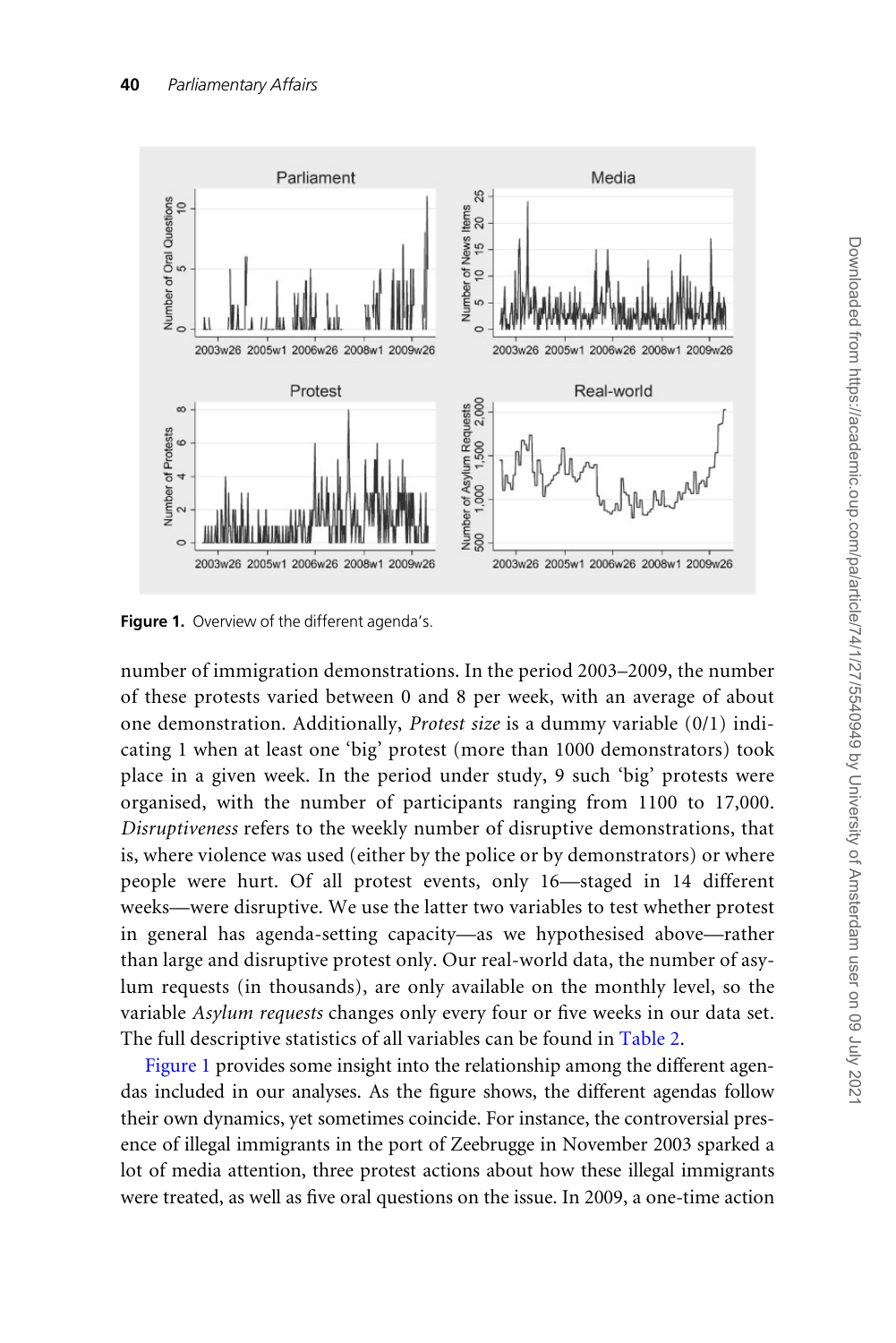by the government allowed many economic immigrants to be regularised, which was first covered amply by the media (and led to a peak in asylum requests) and afterwards got a lot of parliamentary attention, when the operation was declared unlawful. In other instances, attention peaks remain limited to the sphere of one specific agenda. Correlation analyses of our main variables of interest (see [Supplementary Table S1](https://academic.oup.com/pa/article-lookup/doi/10.1093/pa/gsz024#supplementary-data)) confirm what the figure suggests: some of our societal signals are correlated, but only moderately. Mass media in particular deserve mentioning here: concerns that mass media, as the 'master' forum of public debate, would to some extent take up and channel our other societal signals protest signals in particular—seem unjustified: media attention does not correlate with protest. Only a small share of the protests is covered in the media and many other factors codetermine whether immigration gets attention in the news.

Analyses: We use negative binomial regression models to analyse the data as our dependent variable is a count variable characterised by overdispersion. We use lagged independent variables.<sup>8</sup> Two important considerations need to be taken into account when analysing time-series data. The first is autocorrelation: political agendas are relatively stable and MPs' attention for immigration in week x is probably influenced by the amount of attention for the issue in week x minus one. That is why we include a lagged dependent variable as well in all our models.<sup>9</sup> Secondly, we need to make sure that there is no trend in the dependent variable. Dickey fuller tests are significant, indicating that the series are stationary. In order to not artificially single out immigration from the broader political agenda, we control for attention to other issues by adding a simple count variable measuring the number of other issues (i.e. all CAP major topics, excluding Immigration and integration) that were raised in parliament that week.

### 4. Results

Our analyses proceed in two steps. First, we present a general model of attention to immigration in parliament, incorporating all societal signals and controls. This model does not test any of our hypotheses, but allows for a first basic stab at the data: do these signals generally have any effect on overall questioning behaviour? In a second step, we present analyses for different parties separately and assess our hypotheses: do some signals resonate especially with some parties?

<sup>&</sup>lt;sup>8</sup>Most variables are lagged by one week. As an exception, for protest, we take the three weeks preceding the parliamentary meeting into account, assuming that this signal spills over to other agendas at a slower pace—just like [Vliegenthart et al. \(2016\)](#page-25-0) do. In addition, 'Asylum requests' is lagged by five weeks because the number of asylum applications is only published monthly.

<sup>&</sup>lt;sup>9</sup>This variable refers to the number of parliamentary questions about immigration asked in the preceding plenary meeting, which may have taken place more than one week before.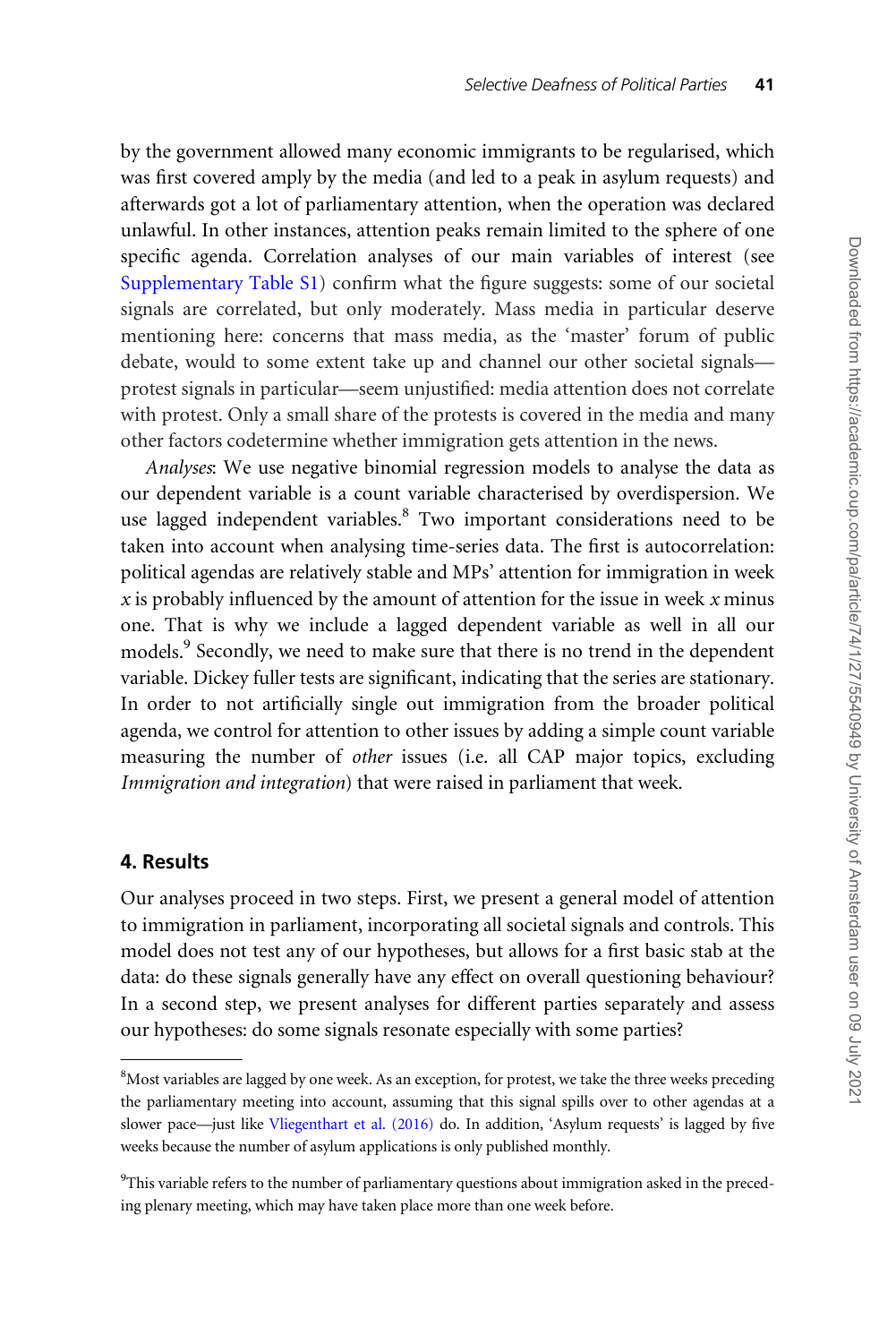| <b>Full model</b><br><b>Extended protest model</b><br>Parliament $(t-1)$<br>$-0.034(0.068)$<br>$-0.035(0.068)$<br>$0.101*(0.040)$<br>$0.090*(0.041)$<br>Television $(t-1)$<br>Applications $(t-5)$<br>$1.041*(0.497)$<br>$1.134*(0.515)$<br>Protest<br>frequency $(t-[1-3])$<br>$0.126**$ (0.048)<br>$0.115*(0.053)$<br>$size(t - 11 - 31)$<br>0.364(0.475)<br>conflict $(t-[1-3])$<br>0.125(0.249)<br>$0.100^{+}$ (0.056)<br>$0.103^{+}$ (0.056)<br>Other issues $(t)$ |  |
|-------------------------------------------------------------------------------------------------------------------------------------------------------------------------------------------------------------------------------------------------------------------------------------------------------------------------------------------------------------------------------------------------------------------------------------------------------------------------|--|
|                                                                                                                                                                                                                                                                                                                                                                                                                                                                         |  |
|                                                                                                                                                                                                                                                                                                                                                                                                                                                                         |  |
|                                                                                                                                                                                                                                                                                                                                                                                                                                                                         |  |
|                                                                                                                                                                                                                                                                                                                                                                                                                                                                         |  |
|                                                                                                                                                                                                                                                                                                                                                                                                                                                                         |  |
|                                                                                                                                                                                                                                                                                                                                                                                                                                                                         |  |
|                                                                                                                                                                                                                                                                                                                                                                                                                                                                         |  |
|                                                                                                                                                                                                                                                                                                                                                                                                                                                                         |  |
|                                                                                                                                                                                                                                                                                                                                                                                                                                                                         |  |
| $-2.976***$ (0.851)<br>$-3.041***$ (0.863)<br>Constant                                                                                                                                                                                                                                                                                                                                                                                                                  |  |
| Log-likelihood<br>$-260.535$<br>$-260.137$                                                                                                                                                                                                                                                                                                                                                                                                                              |  |

Table 3 Predicting parliamentary attention for immigration

Note: Estimations based on negative binomial regressions;  $+p < 0.10$ ;  $^*p < 0.05$ ;  $^*p < 0.01$ ; N = 195.

Table 3 presents the general results. All three of our societal signals prove to be significant agenda-setters. The coefficient of television attention is positive and significant. There is a general political agenda-setting effect of television on politics: when television news pays more attention to immigration, MPs subsequently ask more questions about immigration in parliament. The same holds for protest. If activity in the streets increases and protest frequency on immigration goes up, then MPs devote more attention to that issue in parliament in the following week(s). And, finally, also the real-world indicator—asylum requests—is a potent agenda-setter. An increase in asylum requests leads to an increase in parliamentary questions about immigration.

The effects of these societal signals come on top of two control measures: previous attention for immigration, which is not significant, and the number of non-immigration issues raised that particular week. The more other issues raised, the more likely it is that immigration is on the agenda as well. One plausible interpretation of this dynamic is that many other issues point to a 'diverse' political week, a week that is not dominated by a particular crisis or issue all parties pay attention to.

As an additional check, we extend our general base model by adding a number of protest features to the equation. We want to make sure that our theoretical expectations hold and that it is protest frequency, and not its size or disruptiveness, which sets the agenda. It turns out that both protest size and disruptiveness do not increase the explanatory power of our model. It is the frequency of the protests that engages politicians to react.

To account for the relationship between media and protest—large protests may be covered on television—we ran additional analyses with a modified Television variable excluding all news items about immigration protests (see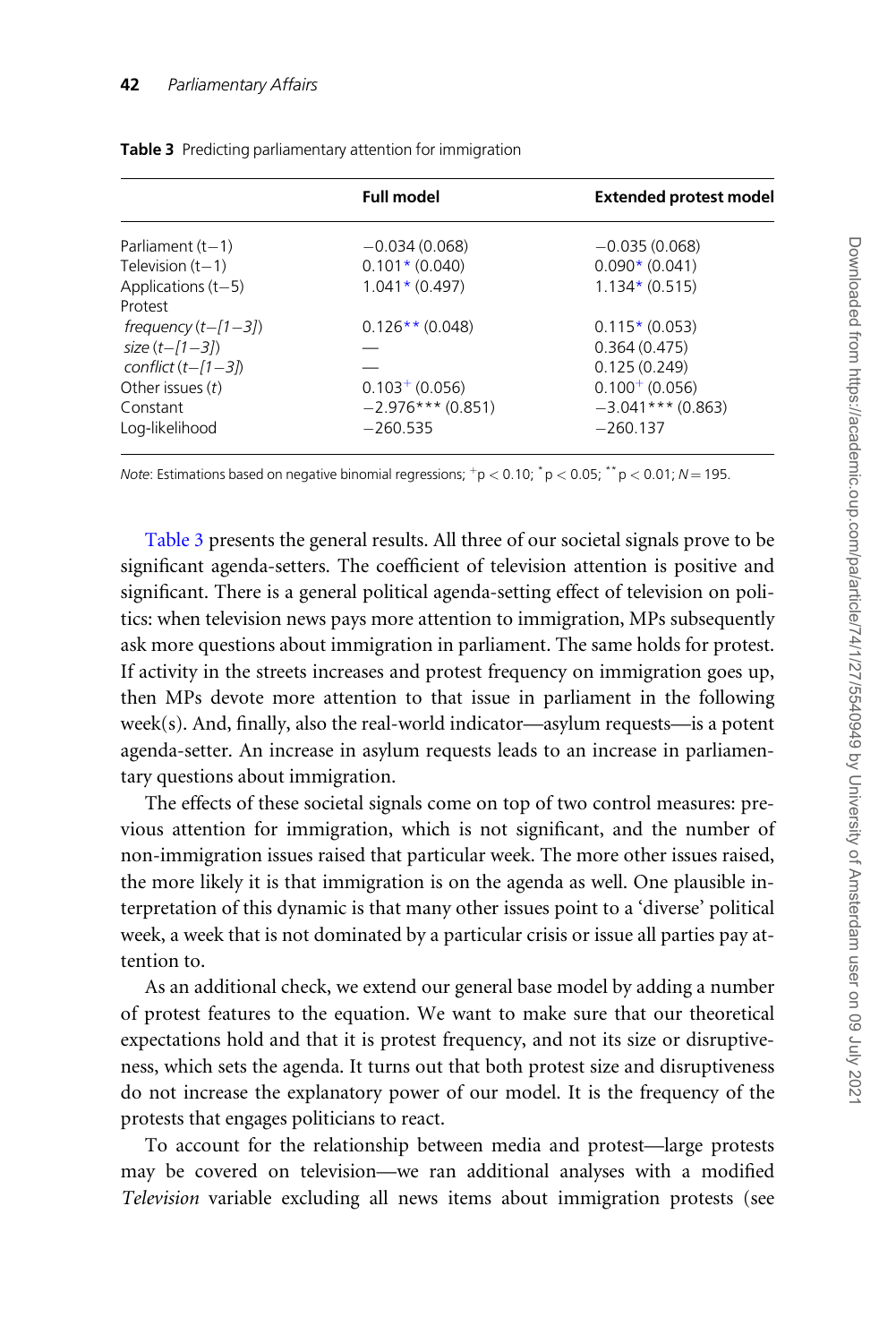|                                                                                                      | Left-wing<br>parties                                                      | Far-right<br>parties                                                     | <b>Liberal parties</b><br>(responsible<br>for asylum)            |
|------------------------------------------------------------------------------------------------------|---------------------------------------------------------------------------|--------------------------------------------------------------------------|------------------------------------------------------------------|
| Parliament $(t-1)$<br>Television $(t-1)$<br>Applications $(t-5)$<br>Protest frequency<br>$(t-[1-3])$ | $-0.088(0.160)$<br>$0.098**$ (0.034)<br>0.731(0.517)<br>$0.147**$ (0.045) | 0.092(0.357)<br>$0.097**$ (0.036)<br>$1.287^{+}$ (0.702)<br>0.038(0.067) | 0.021(0.408)<br>0.122(0.077)<br>$1.998*$ (0.920)<br>0.055(0.094) |
| Other issues $(t)$<br>Constant<br>Log-likelihood                                                     | $0.130*(0.056)$<br>$-3.788***$ (0.879)<br>$-162.831$                      | 0.097(0.086)<br>$-4.767***$ (1.206)<br>$-89.444$                         | 0.133(0.114)<br>$-6.328***$ (1.695)<br>$-78.287$                 |

<span id="page-17-0"></span>Table 4 Predicting political parties' attention for immigration in parliament

Notes: Estimations based on negative binomial regressions;  $+p < 0.10$ ;  $^*p < 0.05$ ;  $^{**}p < 0.01$ ;  $^{***}p < 0.001$ ; N = 195. Left-wing parties: Green parties (Agalev/Groen & Ecolo) and socialist parties (SP/sp.a/spirit & PS). Far-right parties: Vlaams Belang & FN. Liberal parties (responsible for asylum): VLD/Open VLD & MR & LDD.

[Supplementary Tables S2 and S3](https://academic.oup.com/pa/article-lookup/doi/10.1093/pa/gsz024#supplementary-data)). This does not change any of the main conclusions. Media and protest matter, independently from each other. Furthermore, and interestingly, media attention for protest does not reinforce the effect of the protest: the interaction effect between Protest frequency and Television is insignificant (analysis not shown here). Apparently, in our case, protest does not necessarily need media attention in order to attract parliament's attention.

In all, our general models paint a picture of a responsive parliament; of politicians who keep track of the world around them and having this information steer their political behaviour. But does this finding hold across individual political parties? Table 4 presents analyses for different groups of parties—left-wing parties, far-right parties and parties delivering the minister responsible for the issue at hand—allowing us to test our hypotheses.

Hypothesis 1 stated that mass media signals would be significant agendasetters for all different parties, but not for the party in charge of the immigration issue. Looking at Table 4, we find confirmation for hypothesis 1. The effect of television news on the responsible, liberal party is not significant (final column: b  $= 0.122$ ; S.E.  $= 0.077$ ; p  $= 0.111$ ). Television news does resonate with other party groups, however: both left-wing and far-right parties significantly respond to media-signals about immigration (first and second column:  $b = 0.098$ , S.E.  $=$ 0.034;  $p < 0.01$ ; and  $b = 0.097$ , S.E.  $= 0.036$ ,  $p < 0.01$ , respectively). The size of the effect of television news is substantive. For instance, the predicted number of questions on immigration asked by left-wing parties, for any given week preceded by a week where media attention to immigration was zero, is 0.26 (based on model in Table 4); whereas in weeks where there were 7 news items on immigration,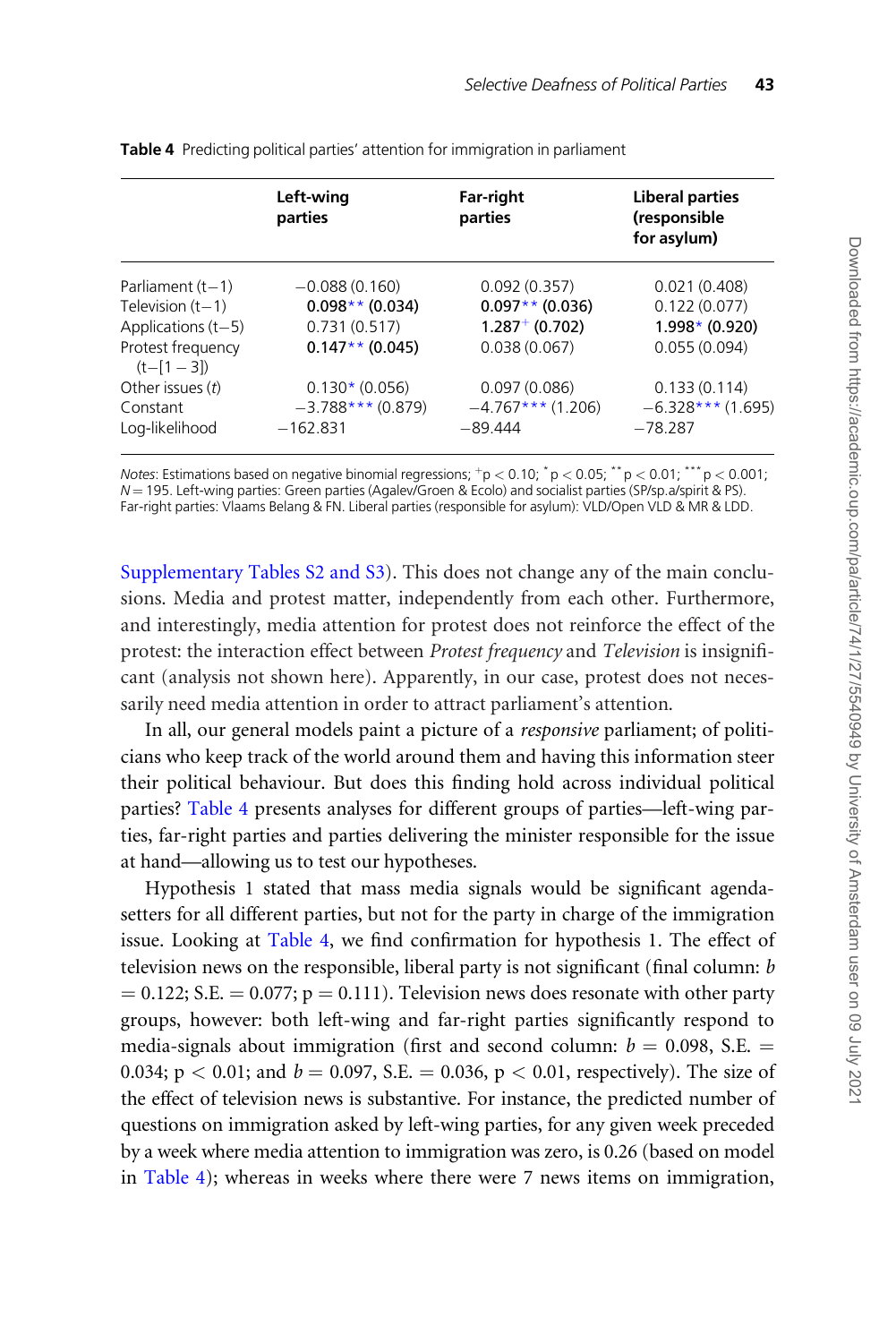the predicted value increases to  $0.52<sup>10</sup>$  Or, differently stated: left-wing parties ask twice as much immigration questions in times of increased media attention for the issue—keeping real-world factors and protest constant. The numbers for right-wing parties are lower, but the ratio is similar: the predicted number of questions increases from 0.11 (when no media attention) to 0.21 (when a lot of media attention).

Hypothesis 2 expected protest signals to resonate significantly with left-wing parties. This expectation is straightforwardly confirmed by the data. Left-wing parties are directly affected by protest frequency (first column): the number of parliamentary questions about immigration asked by left-wing parties in a given week, is in part explained by the number of immigration demonstrations in the preceding week(s). In fact, checking the other party group models, it shows that left-wing parties are the only group that respond to protest signals. Moreover, analyses with standardised independent variables show protest to be the most potent agenda-setter for left-wing parties; having a more pervasive influence compared to media signals. Hypothesis 2 is therefore accepted. In substantive terms, the predicted value—for left-wing parties—increases from 0.22 in weeks preceded by three weeks without immigration protests to 0.54 in weeks preceded by three weeks with six protests.

Hypotheses 3 and 4, finally, expected the responsible party and far-right parties to respond to asylum applications. Results in [Table 4](#page-17-0) confirm our expectations. Liberal parties react to one signal only—real-world cues (final column). When there are only 950 applications in the preceding month, the liberals ask only 0.07 questions on the issue (predicted values from model in [Table 4](#page-17-0)); when the number of requests rises to 1.450, the number of questions almost triples to 0.19. Finally, also hypothesis 4 is corroborated; far-right parties (second column) are more likely to address issues of immigration in parliament if more people request asylum in Belgium, though the effect is only marginally significant ( $p <$ 0.10). Additional analyses (not in Table) show television news and asylum requests to be about equally strong agenda-setters for far-right parties. Taken together, results from [Table 4](#page-17-0) paint a nuanced picture about responsiveness in Belgian parliament and the agenda-setting capacities of societal signals. Yes, parties are responsive to societal signals; but, not all parties react to all signals or at least not to the same extent.

Before moving on to the conclusion, a final concern that deserves attention is causality. Like most agenda-setting research, our analysis departs from the assumption that parliamentary responsiveness to signals can be measured via

 $10$ All predicted probabilities (see also below) calculated for the following two values of the relevant independent variable: the mean plus one standard deviation and the mean minus one standard deviation. We kept all other variables in the model at their respective means.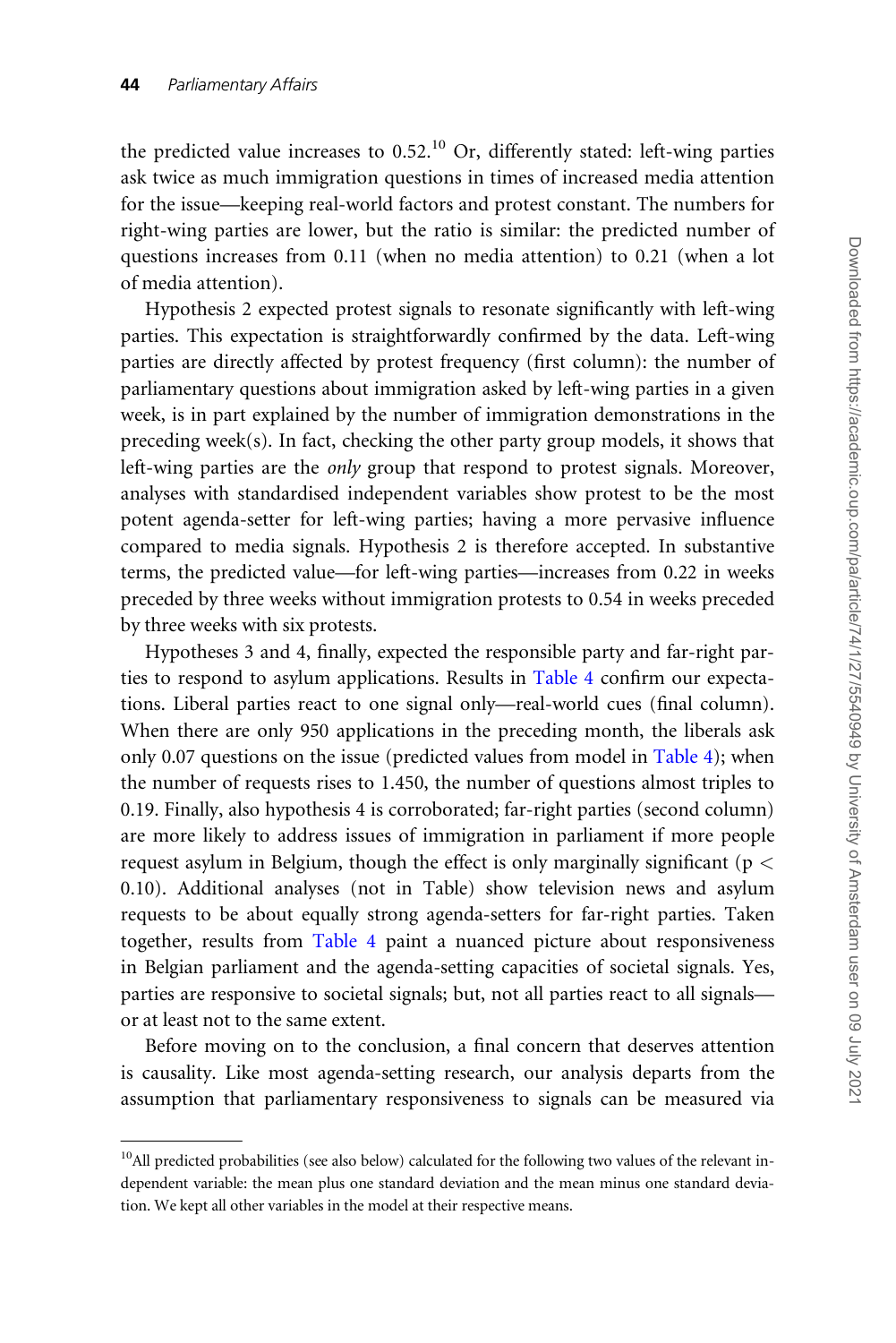time-series analyses; that is, by looking at which signals temporally precede parliamentary questions. Although we think this makes sense in most cases, we are well aware of the difficulties related to make such causal claims (for an elaborate discussion about (media) agenda-setting and causality, see [Sevenans \(2018\)](#page-23-0)). Foremost, there is the risk of endogeneity: we assume here that parliamentarians respond to media and protest signals, but it is well possible that media and protest attention are, on their turn, reactions to political decisions about immigration. Additional analyses (not shown here)—taking media and protest as the respective dependent variables—show that neither of these two agendas are significantly influenced by preceding parliamentary questions. This confirms the reactive nature of parliamentary questions, making them well suited to test our hypotheses.

## 5. Conclusion and Discussion

How do political parties react to different societal signals indicating the saliency of a particular social problem? Are all parties equally responsive to all signals or do some signals prove more effective in engaging some parties than others? Most previous political agenda-setting studies focused either on the contingent effect of media signals or on the across-the-board effect of multiple societal signals. Here, we combined the strengths of both research designs: we teased out how different political parties react to different societal signals.

Theoretically, we developed the argument that different societal signals allow parties to highlight different aspects of a social problem and are therefore differentially useful in terms of party competition. In other words, the affordances of societal signals—the properties that define their possible use—vary across parties and some signals 'fit' or 'match' better with some parties. Arguing that responsiveness is also very much a matter of strategic politicisation, we expected parties to be 'selectively deaf': especially engaging with those signals that are strategically beneficial.

Our results show that, on a general level, Belgian parliament responds to media coverage, protest activity and real-world developments on the issue of immigration. This general responsiveness does not hold across political parties, however. In line with our expectations, aspects related to government-opposition status, left-right positioning and issue-ownership influenced the extent to which parties address immigration in parliament. Our results confirm that media attention is considerably less useful as an input signal for parties in charge of the policy domain. Simultaneously, media attention clearly turns out to be a significant agenda-setter for both left-wing and far-right parties. Protest activity, next, only significantly resonates with parties of the left. And, asylum applications, finally, drive political action of both the party delivering the secretary as well as far-right parties, who tend to own the issue. These findings confirm our hypotheses on differential responsiveness by political parties, and clearly attest of parties'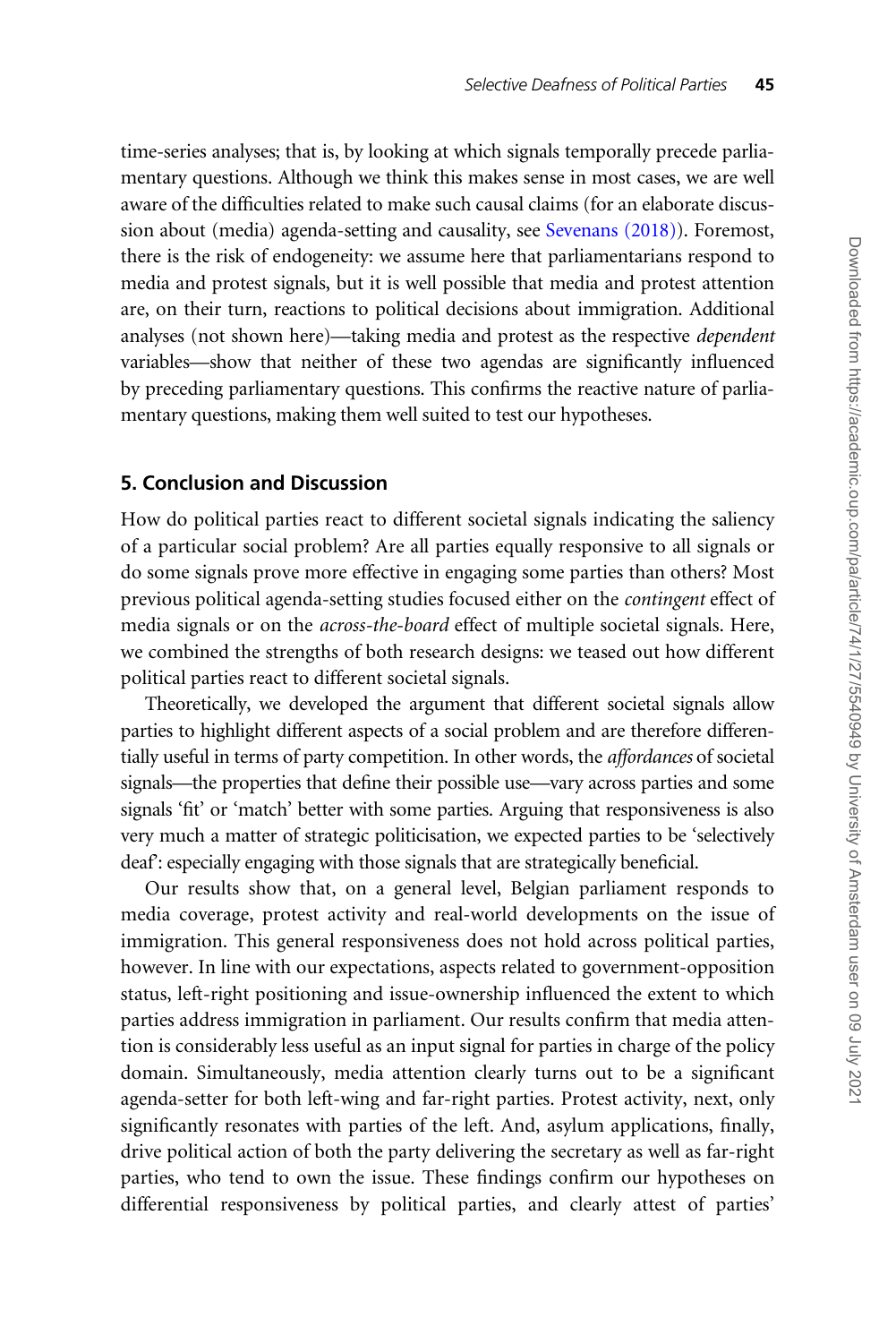<span id="page-20-0"></span>strategic politicisation of societal signals. Parties neither respond to their environment nor are they solely focused on their own set priorities. Their questioning behaviour is the product of both the supply of incoming signals and rational, strategic decision-making.

In terms of limitations, we studied a single issue in a single country and a likely case for selective agenda-setting effects to take place. What about the generalisability of our findings? In terms of the issue, we focused on a highly politicised issue that matters for all political parties. Although the main contribution of our article is that we looked at different signals within an issue, it is clear that the general scope of an issue likely determines the extent to which a diversity of parties is a priori interested in engaging with the issue. It might be that for certain issues, that are more 'niche', all signals only resonate with a single party. In these cases, however, we would argue that the affordances of all these signals simply benefit that single party, still confirming our general theoretical argument. Next, the country we focused on is Belgium. Belgium is a notorious partitocracy, with severe party discipline. This gives individual politicians little leeway to diverge from the general party line and facilitates coherent party reactions. In sum, the case we scrutinised is a most likely case of finding the effects we found, which is perfectly legitimate we believe to start exploring new empirical puzzles.

Having paid attention to the particularities of our study, we nevertheless believe the mechanisms behind the patterns we find to be present in most if not all parliamentary democracies. The game of opposition versus government, of left versus right, and of parties seeking to own and steal issues are far from Belgian idiosyncrasies. We hope that future research can extend our approach, by adding variation in issues, signals and countries, as such further disentangling whether different signals affect different parties differently. We expect that the elements put forward in this study—strategic politicisation and the respective affordances of societal signals—to play a major role in these studies too.

### Supplementary data

[Supplementary data](https://academic.oup.com/pa/article-lookup/doi/10.1093/pa/gsz024#supplementary-data) are available at Parliamentary Affairs online.

## Conflict of Interest

The authors have no conflicts of interest to report.

#### References

Abou-Chadi, T. (2016) 'Niche Party Success and Mainstream Party Policy Shifts—How Green and Radical Right Parties Differ in Their Impact', British Journal of Political Science, 46, 417–436.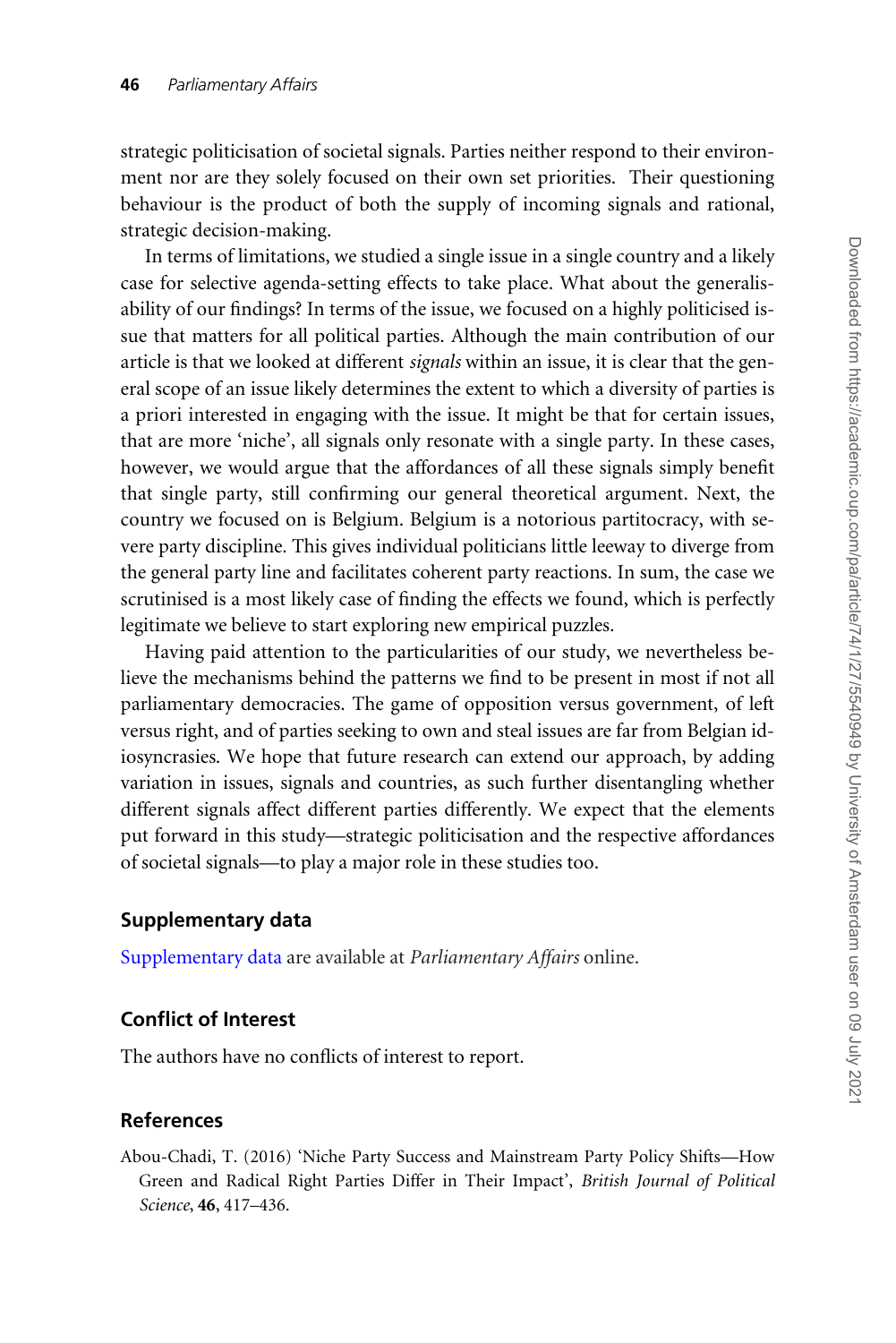- <span id="page-21-0"></span>Ansolabehere, S. and Iyengar, S. (1994) 'Riding the Wave and Claiming Ownership over Issues: The Joint Effects of Advertising and News Coverage in Campaigns', Public Opinion Quarterly, 58, 335–357.
- Amenta, E., Caren, N. and Olasky, S. J. (2005) 'Age for Leisure? Political Mediation and the Impact of the Pension Movement on US Old-Age Policy', American Sociological Review, 70, 516–538.
- Andrews, K. T. (2001) 'Social Movements and Policy Implementation: The Mississippi Civil Rights Movement and the War on Poverty, 1965 to 1971', American Sociological Review, 66, 71–95.
- Behr, R. L. and Iyengar, S. (1985) 'Television News, Real-World Cues, and Changes in the Public Agenda', Public Opinion Quarterly, 49, 38–57.
- Bevan, S. and Jennings, W. (2014) 'Representation, Agendas and Institutions', European Journal of Political Research, 53, 37–56.
- Birkland, T. A. (2006) Lessons of Disaster: Policy Change after Catastrophic Events. Washington, DC, Georgetown University Press.
- Bonafont, L. C. and Baumgartner, F. R. (2013) 'Newspaper Attention and Policy Activities in Spain', Journal of Public Policy, 33, 65–88.
- Budge, I. and Farlie, D. (1983). Explaining and Predicting Elections: Issue Effects and Party Strategies in Twenty-Three Democracies. Boston, MA, George Allen and Unwin.
- Cutts, D., Ford, R. and Goodwin, M. J. (2011) 'Anti-Immigrant, Politically Disaffected or Still Racist after All? Examining the Attitudinal Drivers of Extreme Right Support in Britain in the 2009 European Elections', European Journal of Political Research, 50, 418–440.
- Dandoy, R. (2014) 'Regionalist Parties and Immigration in Belgium', In Hepburn, E. and Zapata-Barrero, R. (eds) The Politics of Immigration in Multi-Level States. Palgrave Politics of Identity and Citizenship Series. London, Palgrave Macmillan, pp. 200–222.
- Dearing, J. W. and Rogers, E. (1996) Communication Concepts 6: Agenda-Setting. Thousand Oaks, CA, SAGE.
- Delshad, A. B. (2012) 'Revisiting "Who Influences Whom?', Agenda Setting on Biofuels. Congress & the Presidency, 39, 177-198.
- De Smedt, J., Wouters, R. and De Swert, K. (2013) Inter-coder reliability in the TV News Archive: A Report on Coding Issues, Countries and Actors in Belgian television news, accessed at [http://www.steunpuntmedia.be/wp-content/uploads/2013/09/News-](http://www.steunpuntmedia.be/wp-content/uploads/2013/09/News-Archive_intercoder-reliability-2014.pdf)[Archive\\_intercoder-reliability-2014.pdf](http://www.steunpuntmedia.be/wp-content/uploads/2013/09/News-Archive_intercoder-reliability-2014.pdf) on 15 July 2019.
- De Vries, C. E. and Hobolt, S. B. (2012) 'When Dimensions Collide: The Electoral Success of Issue Entrepreneurs', European Union Politics, 13, 246–268.
- Döring, H. and Doring, H. (2001) 'Parliamentary Agenda Control and Legislative Outcomes in Western Europe', Legislative Studies Quarterly, 26, 145–165.
- Downs, A. (1957) 'An Economic Theory of Political Action in a Democracy', Journal of Political Economy, 65, 135–150.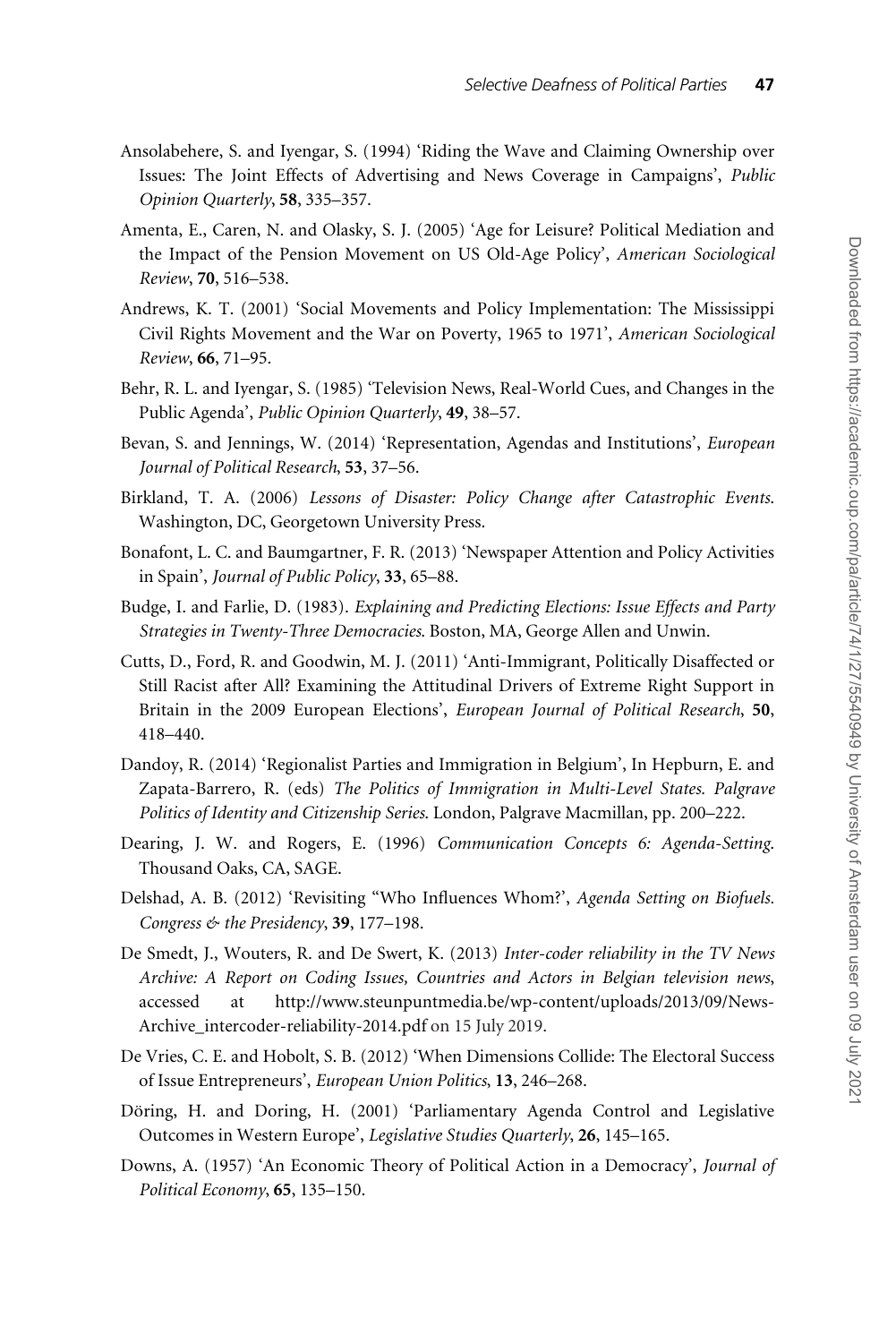- <span id="page-22-0"></span>Edwards, G. C. E. and Wood, B. D. (1999) 'Who Influences Whom? The President, Congress, and the Media', American Political Science Review, 93, 327–344.
- Egan, P. J. (2013) Partisan Priorities: How Issue Ownership Drives and Distorts American Politics. Cambridge, Cambridge University Press.
- Erk, J. (2005) 'From Vlaams Blok to Vlaams Belang: The Belgian Far-Right Renames Itself', West European Politics, 28, 493–502.
- Gava, R., Giugni, M. and Varone, F. (2013) 'The Impact of Social Movements on Agenda Setting: Bringing the Real-World Back'. In Narud, H. M. and Esaiasson, P. (eds) Between-Election Democracy: The Representative Relationship after Election Day. Colchester UK, ECPR press, pp. 189–208.
- Gillion, D. Q. (2013) The Political Power of Protest: Minority Activism and Shifts in Public Policy. Cambridge, Cambridge University Press.
- Green-Pedersen, C. and Mortensen, P. B. (2010) 'Who Sets the Agenda and Who Responds to It in the Danish Parliament? a New Model of Issue Competition and Agenda-Setting', European Journal of Political Research, 49, 257–281.
- Green-Pedersen, C. and Stubager, R. (2010) 'The Political Conditionality of Mass Media Influence: When Do Parties Follow Mass Media Attention? ', British Journal of Political Science, 40, 663–677.
- Guinaudeau, I. and Persico, S. (2014) 'What Is Issue Competition? Conflict, Consensus and Issue Ownership in Party Competition', Journal of Elections, Public Opinion and Parties, 24, 312–333.
- Greene, Z. (2016) 'Competing on the Issues: How Experience in Government and Economic Conditions Influence the Scope of Parties' Policy Messages', Party Politics, 22, 809–822.
- Healy, A. and Malhotra, N. (2013) 'Retrospective Voting Reconsidered', Annual Review of Political Science, 16, 285–306.
- Helbling, M. (2014) 'Framing Immigration in Western Europe', Journal of Ethnic and Migration Studies, 40, 21–41.
- Hilgartner, S. and Bosk, C. L. (1988) 'The Rise and Fall of Social Problems: A Public Arenas Model', American Journal of Sociology, 94, 53–78.
- Hutter, S. (2014) New Cleavages and Protest Politics in Western Europe. Minneapolis, University of Minnesota Press.
- Hutter, S. and Vliegenthart, R. (2018) 'Who Responds to Protest? Protest Politics and Party Responsiveness in Western Europe', Party Politics, 24, 358–369.
- Jacobs, L., Meeusen, C. and d'Haenens, L. (2016) 'News Coverage and Attitudes on Immigration: Public and Commercial Television News Compared', European Journal of Communication, 31, 642–660.
- Johnson, E. W., Agnone, J. and McCarthy, J. D. (2010) 'Movement Organizations, Synergistic Tactics and Environmental Public Policy', Social Forces, 88, 2267–2292.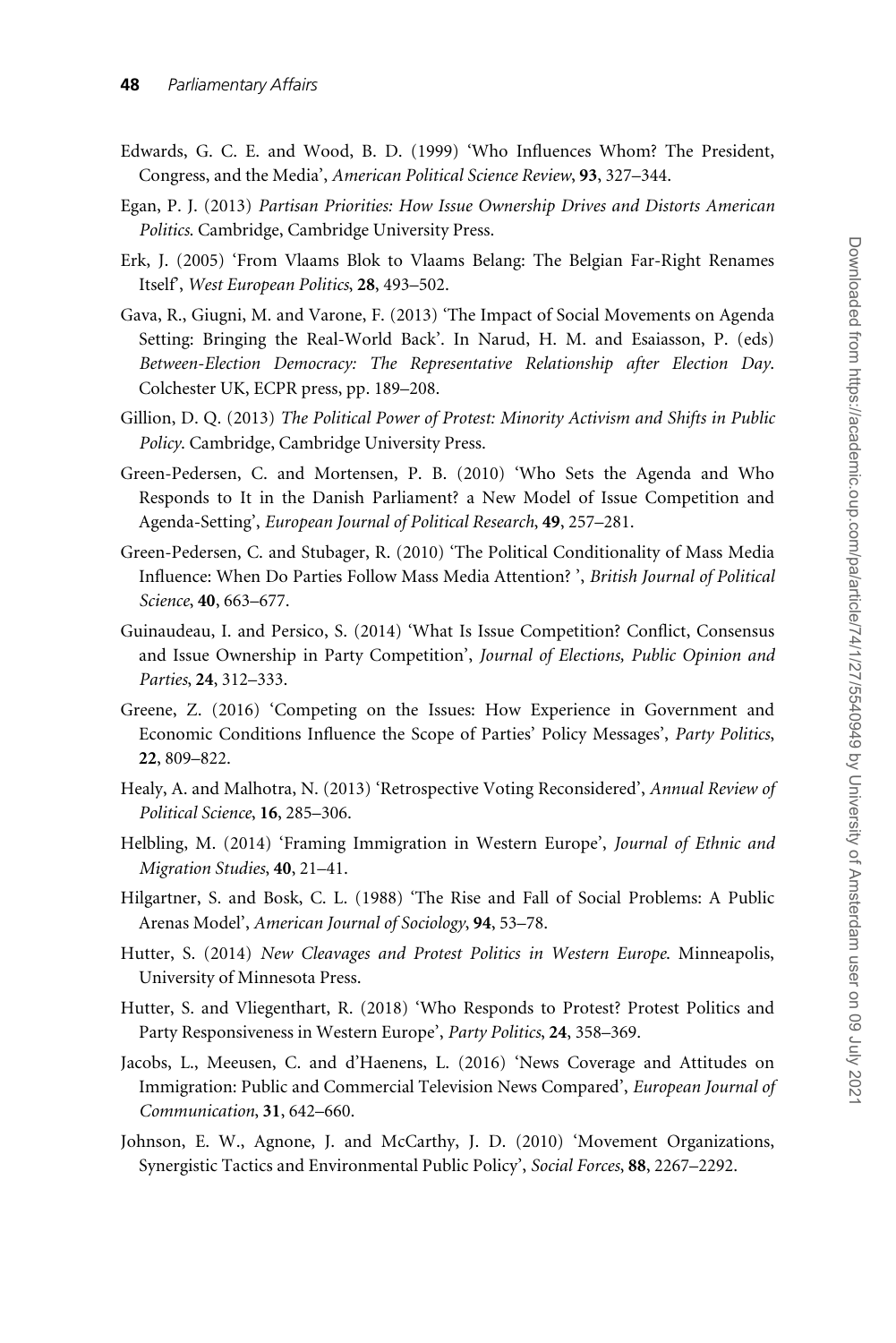- <span id="page-23-0"></span>Joly, J., Zicha, B. C. and Dandoy, R. (2015) 'Does the Government Agreement's Grip on Policy Fade over Time? an Analysis of Policy Drift in Belgium', Acta Politica, 50, 297–319.
- Jones, B. D. and Baumgartner, F. R. (2004) 'Representation and Agenda Setting', Policy Studies Journal, 32, 1–24.
- Jones, B. D. and Baumgartner, F. R. (2005) The Politics of Attention: How Government Prioritizes Problems. Chicago, University of Chicago Press.
- King, B. G., Bentele, K. G. and Soule, S. A. (2007) 'Protest and Policymaking: Explaining Fluctuation in Congressional Attention to Rights Issues, 1960–1986', Social Forces, 86, 137–163.
- Kingdon, J. W. (1995) Agendas, Alternatives, and Public Policies. New York, HarperCollins College Publishers.
- Klüver, H. and Spoon, J. J. (2016) 'Who Responds? Voters, Parties and Issue Attention', British Journal of Political Science, 46, 633–654.
- Kriesi, H., Grande, E. and Dolezal, M. (2012) Political Conflict in Western Europe. Cambridge, Cambridge University Press.
- Lewis-Beck, M. S. and Stegmaier, M. (2018) 'Economic Voting', In Congleton, R. (eds) The Oxford Handbook of Public Choice, Vol. 1. Oxford, Oxford University Press
- Lijphart, A. (1999) Patterns of Democracy: Government Forms and Performance in Thirty-Six Countries. London, Yale University Press.
- Lohmann, S. (1993) 'A Signaling Model of Informative and Manipulative Political Action', American Political Science Review, 87, 319–333.
- Mader, M. and Steiner, N. D. (2019) 'Party Institutionalization and Intra-Party Preference Homogeneity', Zeitschrift Für Vergleichende Politikwissenschaft, 13, 199-224.
- Meguid, B. M. (2005) 'Competition between Unequals: The Role of Mainstream Party Strategy in Niche Party Success', American Political Science Review, 99, 347–359.
- Odmalm, P. (2012) 'Party Competition and Positions on Immigration: Strategic Advantages and Spatial Locations', Comparative European Politics, 10, 1–22.
- Olds, C. (2013) 'Assessing Presidential Agenda-Setting Capacity: Dynamic Comparisons of Presidential, Mass Media, and Public Attention to Economic Issues', Congress  $\mathfrak{G}$  the Presidency, 40, 255–284.
- Petrocik, J. R. (1996) 'Issue Ownership in Presidential Elections, with a 1980 Case Study', American Journal of Political Science, 40, 825–850.
- Seeberg, H. B. (2013) 'The Opposition's Policy Influence through Issue Politicisation', Journal of Public Policy, 33, 89–107.
- Sevenans, J. (2018) 'One Concept, Many Interpretations: The Media's Causal Roles in Political Agenda-Setting Processes', European Political Science Review, 10, 245–265.
- Sigelman, L. and Buell, E. H. (2004) 'Avoidance or Engagement? Issue Convergence in US Presidential Campaigns, 1960–2000', American Journal of Political Science, 48, 650–661.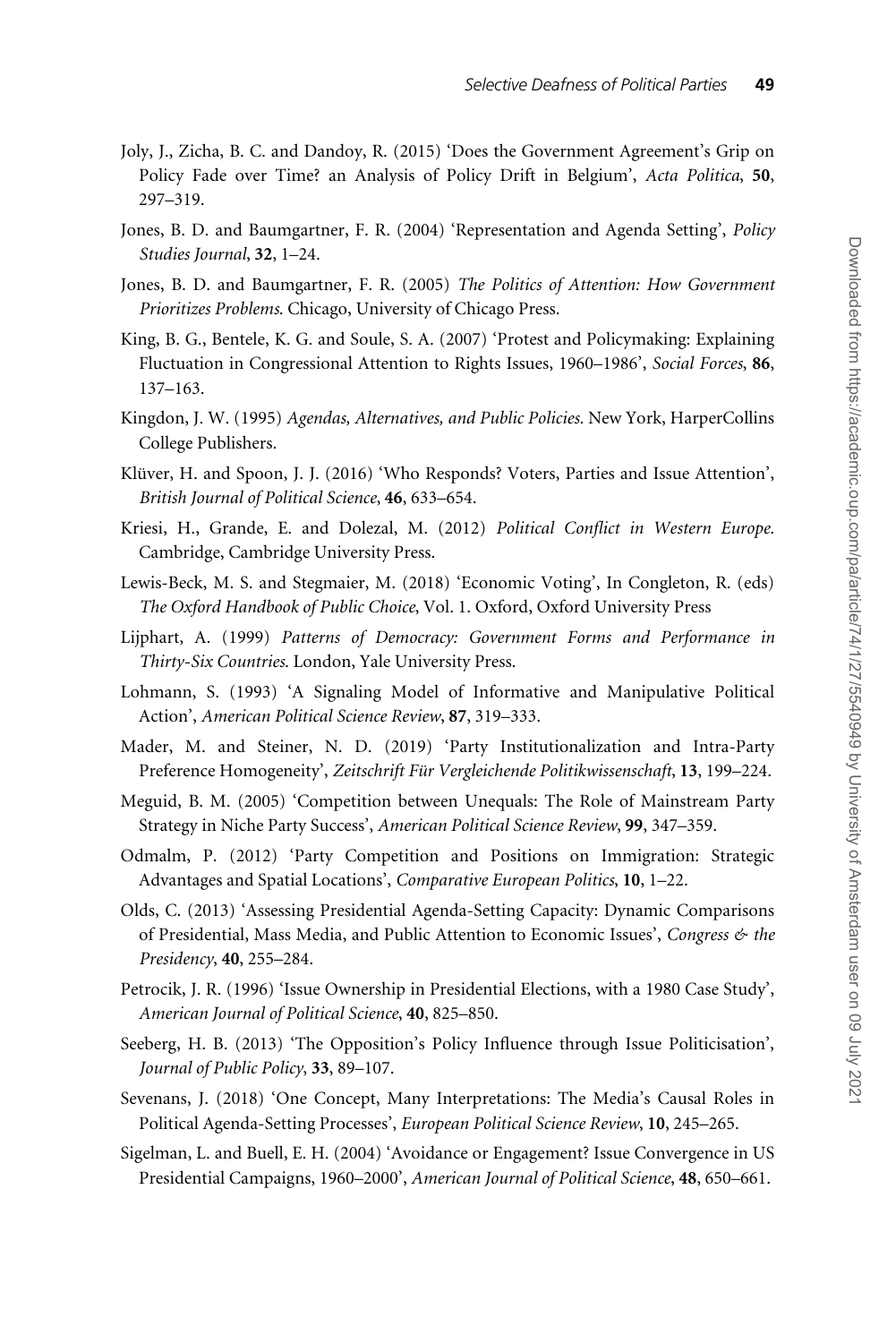<span id="page-24-0"></span>Soroka, S. N. (2002) Agenda-Setting Dynamics in Canada. Vancouver, UBC Press.

- Soule, S. A. and King, B. G. (2006) 'The Stages of the Policy Process and the Equal Rights Amendment, 1972–1982', American Journal of Sociology, 111, 1871–1909.
- Spoon, J. J. and Klüver, H. (2014) 'Do Parties Respond? How Electoral Context Influences Party Responsiveness', Electoral Studies, 35, 48–60.
- Spoon, J. J. and Williams, C. (2017) 'It Takes Two: How Eurosceptic Public Opinion and Party Divisions Influence Party Positions', West European Politics, 40, 741–762.
- Stokes, D. E. (1963) 'Spatial Models of Party Competition', American Political Science Review, 57, 368–377.
- Strömbäck, J. (2008) 'Four Phases of Mediatization: An Analysis of the Mediatization of Politics', The International Journal of Press/Politics, 13, 228–246.
- Stubager, R. and Slothuus, R. (2013) 'What Are the Sources of Political Parties' Issue Ownership? Testing Four Explanations at the Individual Level', Political Behavior, 35, 567–588.
- Tan, Y. and Weaver, D. H. (2007) 'Agenda-Setting Effects among the Media, the Public, and Congress, 1946–2004', Journalism & Mass Communication Quarterly, 84, 729–744.
- Thesen, G. (2013) 'When Good News Is Scarce and Bad News Is Good: Government Responsibilities and Opposition Possibilities in Political Agenda-Setting', European Journal of Political Research, 52, 364–389.
- Van der Brug, W. and Fennema, M. (2007) 'Causes of Voting for the Radical Right', International Journal of Public Opinion Research, 19, 474–487.
- Van der Brug, W., D'Amato, G., Ruedin, D. and Berkhout, J. (2015). The Politicisation of Migration. London, Routledge.
- Van Gorp, B. (2005) 'Where Is the Frame? Victims and Intruders in the Belgian Press Coverage of the Asylum Issue', European Journal of Communication, 20, 484–507.
- Van Gorp, B., Vettehen, P. H. and Beentjes, J. W. J. (2009) 'Challenging the Frame in the News', Journal of Media Psychology, 21, 161–170.
- Van Kersbergen, K. (2008) 'The Christian Democratic Phoenix and Modern Unsecular Politics', Party Politics, 14, 259–279.
- Van Noije, L., Kleinnijenhuis, J. and Oegema, D. (2008) 'Loss of Parliamentary Control Due to Mediatization and Europeanization: A Longitudinal and Cross-Sectional Analysis of Agenda Building in the United Kingdom and The Netherlands', British Journal of Political Science, 38, 455–478.
- Vliegenthart, R. and Damstra, A. (2019) 'Parliamentary Questions, Newspaper Coverage and Consumer Confidence in Times of Crisis: A Cross-National Comparison', Political Communication, 36, 17–35.
- Vliegenthart, R. and Roggeband, C. (2007) 'Framing Immigration and Integration Relationships between Press and Parliament in The Netherlands', International Communication Gazette, 69, 295–319.